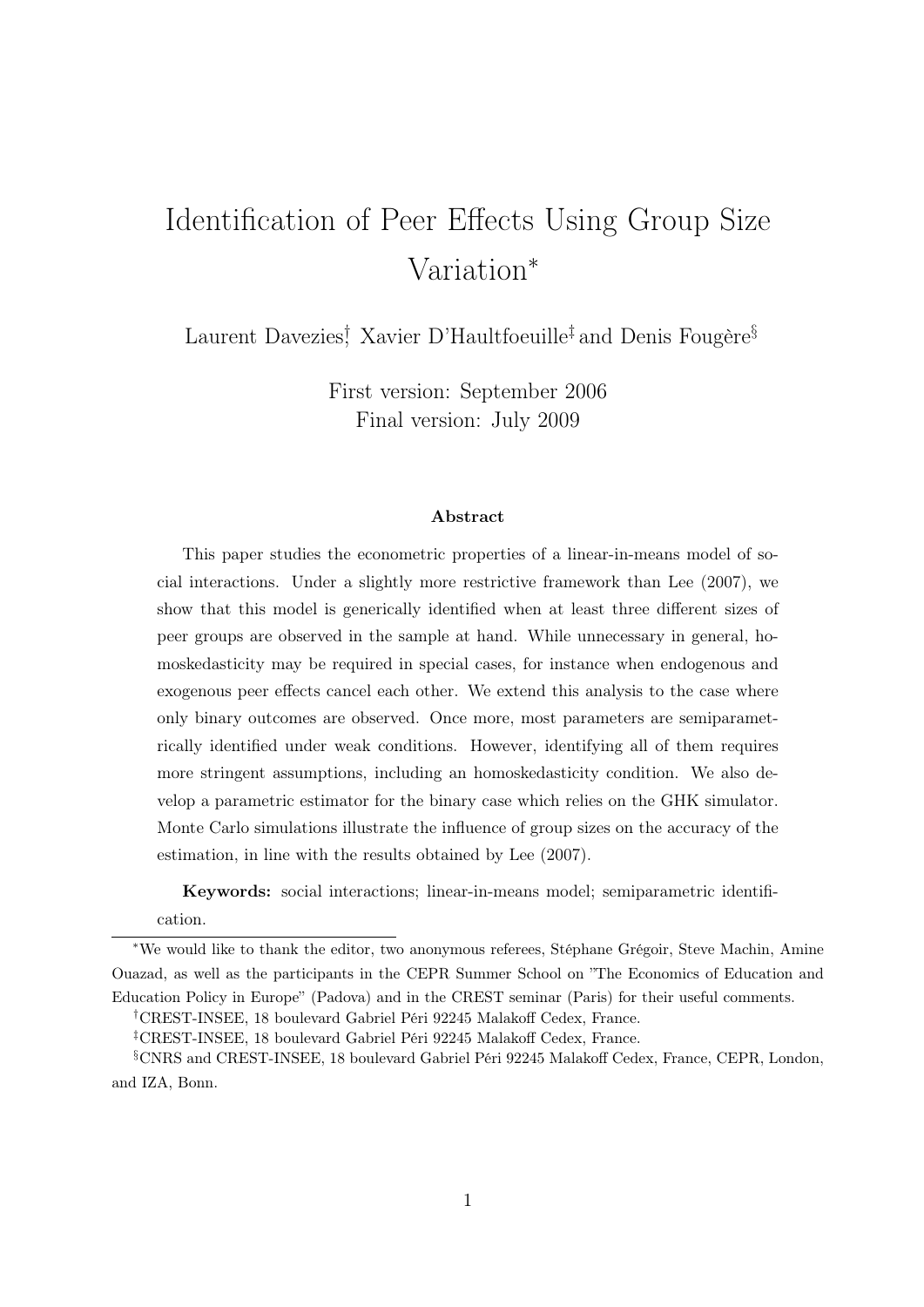# 1 Introduction

In a seminal paper, Manski (1993) showed that in a linear-in-expectations model with social interactions, endogenous and exogenous peer effects cannot be separately identified. Only a function of these two types of effects can be identified under some strong exogeneity conditions. In the context of pupil achievement for instance, Hoxby (2000) and Ammermueller & Pischke (2006) reach identification by assuming that variations in time or across classrooms within the same school are random.<sup>1</sup> However, Lee  $(2007)$  has recently proposed a modified version of the social interaction model, which corresponds to a linear-in-means model, and which is shown to be identifiable without any of the previous restrictive assumptions, thanks to group size variation.

The aim of our paper is threefold. Firstly, we reexamine the identification of this linearin-means model when group sizes do not depend on the sample size.<sup>2</sup> We believe that, in practice, such an assumption is virtually always satisfied. For instance, there is no reason why the mean classroom size should depend on the size of the sample. Moreover, this extra assumption enables us to clarify the sources of identification in this model.<sup>3</sup> More precisely, we show that in the linear-in-means model, the crucial assumptions for identification are 1) the knowledge of the group sizes, and 2) the fact that group sizes take at least three different values. Parametric assumptions on the error term are not required. In general, homoskedasticity is not required either. This last assumption is useful however when both types of peer effects cancel each other, since in this case identification is lost without such a restriction.

Secondly, we extend these results to a model where only binary outcomes are observed. Identification of discrete outcome models with social interactions has already been studied by, e.g., Brock & Durlauf (2001, 2007) and Krauth (2006). Our model is slightly different, though, as we assume that social interactions may affect individuals through peers' latent variables rather than through their observable outcomes. This is convenient when only binary outcomes are observable, because of data limitation. This model is close to spatial discrete choice models (see e.g. Case, 1992, McMillen, 1992, Pinkse & Slade, 1998, Beron & Vijverberg, 2004 or Klier & McMillen, 2008). The difference is that we allow here for

<sup>&</sup>lt;sup>1</sup>Subsequently, we will often consider the example of peer effects in schools, although the model could also be applied to other topics, like smoking (see, e.g., Krauth, 2006), productivity in teams (see Rees et al., 2003) or retirement (Duflo0 & Saez, 2003).

<sup>&</sup>lt;sup>2</sup>This is approximately the scenario with small group interactions proposed by Lee (2007).

<sup>3</sup>Under his more general setting, Lee (2007) provides sufficient conditions for identification, but they are rather difficult to interpret (see his Assumption 6.1 and 6.2).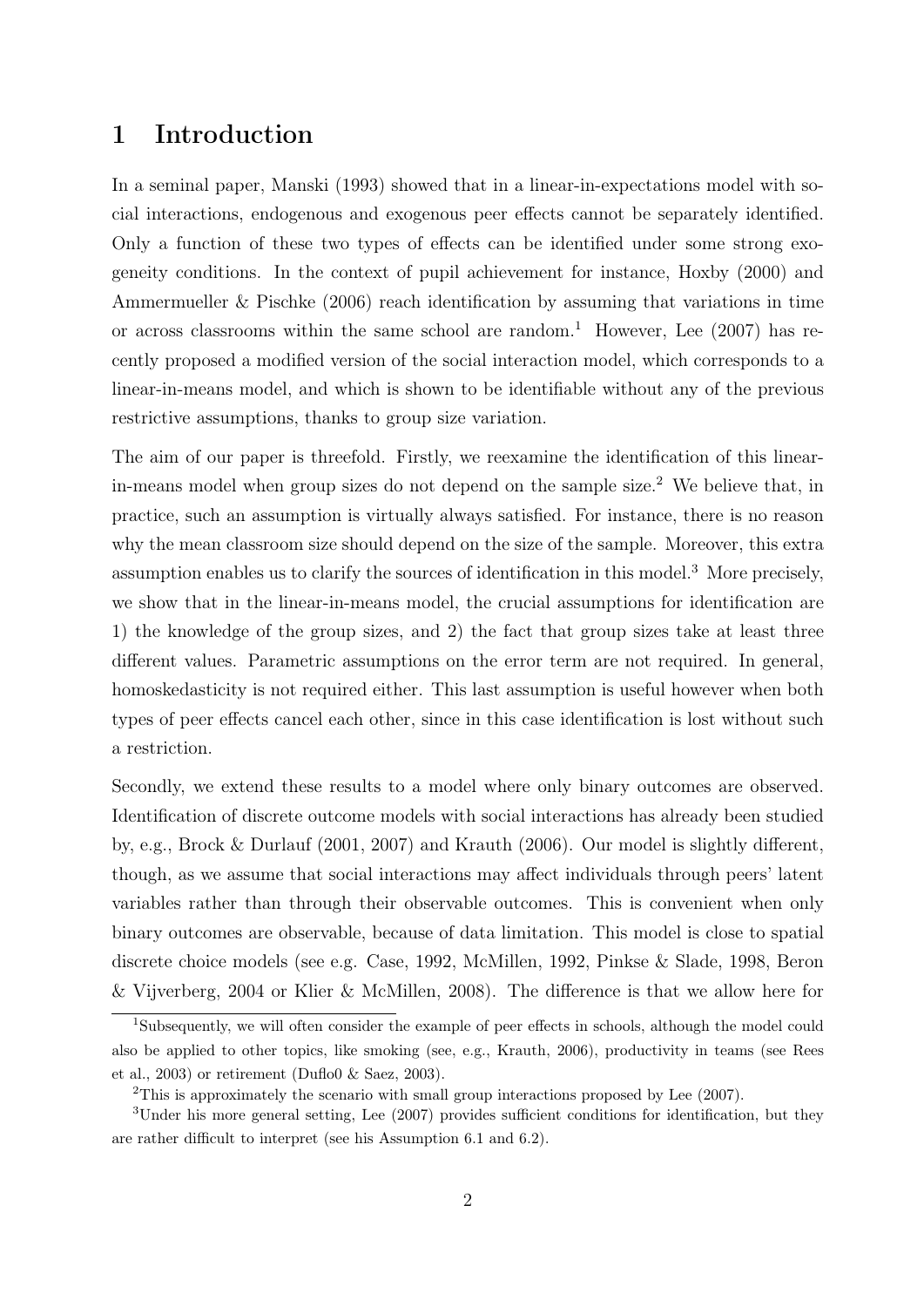exogenous peer effects and for fixed group effects simultaneously. The attractive feature of our result is that it does not rely on any functional assumption concerning the errors. Once more, the exogenous peer effects can be identified through group size variation. On the other hand, due to the loss of information, endogenous peer effects cannot be identified without further restrictions. We show that an homoskedasticity condition is sufficient for this purpose.

Thirdly, we develop a parametric estimation of the binary model, complementing the methods proposed by Lee (2007) for the model with a continuous outcome. We show that under a normality assumption on the residuals and a linear specification à la Mundlak (1961) on the fixed effect, a simulated maximum likelihood estimator can be implemented by using the GHK algorithm (Geweke, 1989, Keane, 1994 and Hajivassiliou et al., 1996). Thus, this estimator is close to Beron and Vijverberg (2004)'s one on spatial probit models. We investigate its finite sample properties through Monte Carlo simulations. The results stress the determining effect of average group size for the accuracy of the inference, in line with Lee (2007)'s result concerning the linear model.

The paper is organized as follows. In the next section, we present the theoretical model of social interactions. In Section 3, we study the identification of the model, both for the continuous and the discrete cases. The fourth section discusses the parametric estimation method of the discrete model. Section 5 displays Monte Carlo simulations. Section 6 concludes. Proofs are given in the appendix.

# 2 A theoretical model of social interactions

We consider the issue of individual choices in the presence of social interactions within groups. Let  $e_i$  denote the continuous choice variable of an individual i who belongs to a group of size m,  $x_i$  be her exogenous covariates and  $\varepsilon_i$  her (random) individual-specific characteristic. We suppose that her utility when choosing  $e_i$ , while the other persons in the group choose  $(e_j)_{j\neq i}$ , takes the following form:

$$
\mathcal{U}_{i}(e_{i}, (e_{j})_{j\neq i}) = e_{i} \left[ x_{i} \beta_{10} + \left( \frac{1}{m-1} \sum_{j=1, j \neq i}^{m} e_{j} \right) \lambda_{0} + \left( \frac{1}{m-1} \sum_{j=1, j \neq i}^{m} x_{j} \right) \beta_{20} + \alpha + \varepsilon_{i} \right] - \frac{1}{2} e_{i}^{2}.
$$

In this framework, the marginal returns of individual  $i$  depends on her own characteristics  $x_i$ , her peers' choices  $(e_j)_{j\neq i}$ , their observable (exogenous) characteristics  $(x_j)_{j\neq i}$  and a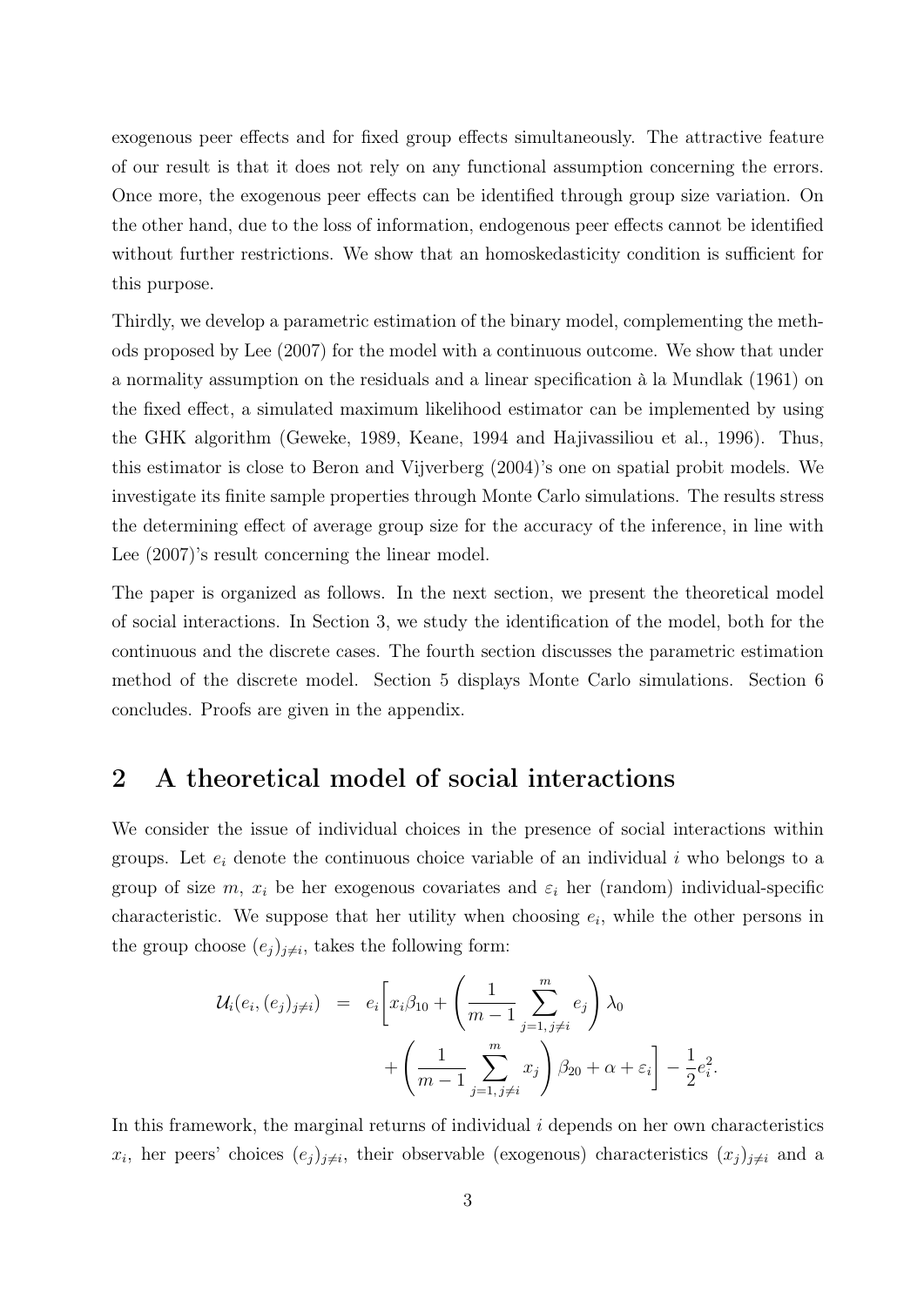group fixed effect  $\alpha$ . In a classroom, for instance, the utility of a student depends on her effort  $e_i$  and on the efforts of others because of spillovers in the learning process. Like Cooley (2007) and Calvó-Armengol et al. (2008), among others, we also allow the utility of each individual to depend on the observable characteristics of her peers. Indeed, there is some empirical evidence about the influence of peers' race, gender or parental education on student achievement (see e.g. Hoxby, 2000, or Cooley, 2007). A plausible explanation is that the marginal effect of  $e_i$  on achievement (which is positively correlated with the student's utility) depends on these characteristics.<sup>4</sup> Lastly, the outcome may depend on a classroom-specific effect, because of the teacher's quality, for instance. This model is close to the one considered by Calvó-Armengol et al. (2008) who study the effect of peers on individual achievement at school. An important difference is that they consider the network of friends, whereas our model is better suited when all classmates potentially affect the student's achievement.

Assuming that  $\alpha$  and the  $(x_i, \varepsilon_i)_{1 \leq i \leq m}$  are observed by all the individuals in the group, the Nash equilibrium of the game  $(\widetilde{y}_1,...,\widetilde{y}_m)$  satisfies

$$
\widetilde{y}_i = x_i \beta_{10} + \left(\frac{1}{m-1} \sum_{j=1, j \neq i}^m \widetilde{y}_j\right) \lambda_0 + \left(\frac{1}{m-1} \sum_{j=1, j \neq i}^m x_j\right) \beta_{20} + \alpha + \varepsilon_i. \tag{2.1}
$$

This model is identical to Lee's model (2007) of social interactions. Following the terminology introduced by Manski (1993), the second term in the right-hand side corresponds to the endogenous peer effect, the third refers to the exogenous peer effect and  $\alpha$  is a contextual (group-specific) effect. This model departs from the one considered by Manski (1993) or by Graham & Hahn (2005) by replacing, on the right-hand side, the expectations relative to the whole group by the means of outcomes and covariates in the group of peers.<sup>5</sup> Interestingly, one can show that Manski's model is actually the Bayesian Nash equilibrium of the game when player i does not observe the characteristics  $(x_j, \varepsilon_j)_{j\neq i}$  of her peers, the  $(\varepsilon_i)_{1\leq i\leq m}$  being mutually independent and independent of  $(x_1, ..., x_m, \alpha, m)$ . This framework seems more realistic in large groups, whereas the hypothesis that the characteristics of other persons in the group are observed is likely to hold in small ones.

<sup>4</sup>For instance, girls may less disrupt classrooms than boys, all things being equal (see Lazear, 2001). In this case, the marginal effect of effort increases for everyone in the classroom.

<sup>&</sup>lt;sup>5</sup>Graham and Hahn (2005) makes the further restriction that  $\beta_{20} = 0$ , i.e., that there are no exogenous peer effect.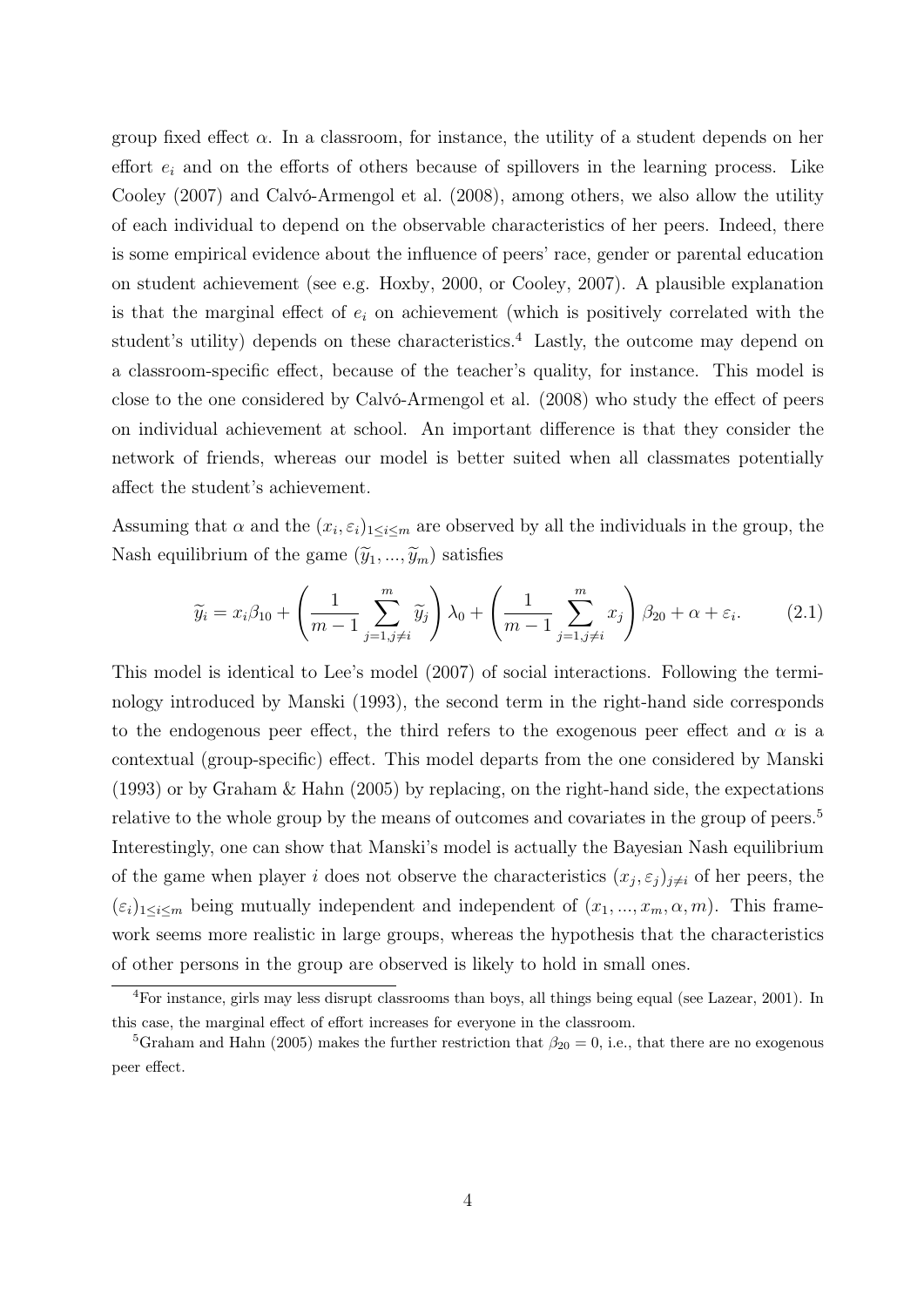# 3 Identification

We now turn to the identification of Model  $(2.1)$ . First, as a benchmark, we suppose that the outcomes  $\tilde{y}_i$  are directly observed. This case corresponds to Lee (2007)'s framework, but we investigate it under a slightly different approach in Subsection 3.1. In Subsection 3.2, we study the situation where only rough measures of the outcomes, namely  $y_i = \mathbb{1}\{\tilde{y}_i \geq 0\}$ , are available. In both cases, we implicitly assume that the econometrician knows the group of interactions for each individual. In the previous example, this assumption is mild if students really interact within the classroom, since the classroom identifier is usually known. It can be restrictive otherwise, but at our best knowledge, this assumption is also maintained in all papers studying identification of peer effects, including those by Manski (1993), Brock and Durlauf (2001), Lee (2007), Graham (2008) and Bramoullé et al. (2009). This stems from the fact that, in Manski's model at least, very little can be inferred from the data and from the model if the peer group is not known (see Manski, 1993, Subsection 2.5).

#### 3.1 The benchmark: the linear model

In this section, we clarify the results obtained by Lee  $(2007)$ , in the case where the size m of the group does not depend on the size of the sample.<sup>6</sup> We believe that such an assumption is virtually always satisfied in practice. For instance, there is no reason why the mean classroom size should depend on the size of the sample. Moreover, this restriction enables us to show what is identified from the usual exogeneity condition (see Assumption 4 below) and when homoskedasticity is required (see Theorem 3.2 below).

It is quite common to observe some but not all members in each group, and we take this into account for identification. On the other hand, we maintain the assumption that the size of the group is observed.<sup>7</sup> Let  $n$  denote the number of sampled individuals in the group  $(n \leq m)$ . We denote by  $\widetilde{Y}$  (respectively, X) the vector of outcomes  $\widetilde{y}_i$  (respectively, of covariates) of the individuals sampled in the group. Let  $F_{m,n}$  denote the distribution group  $(n \le m)$ . We denote by Y (respectively, X) the vector of outcomes  $\widetilde{y}_i$  (respectively, of covariates) of the individuals sampled in the group. Let  $F_{m,n}$  denote the distribution function of  $(m, n)$  and  $F_{\widetilde{Y$ Lastly, we denote by  $\text{Supp}(T)$  the support of a random variable T. We rely on the following definition of identification.

<sup>6</sup>This is approximately the scenario with small group interactions considered by Lee (2007).

<sup>7</sup>This assumption is realistic in our leading example. In French panels of students, for instance, classroom sizes are observed while only a fraction of pupils within classrooms is sampled.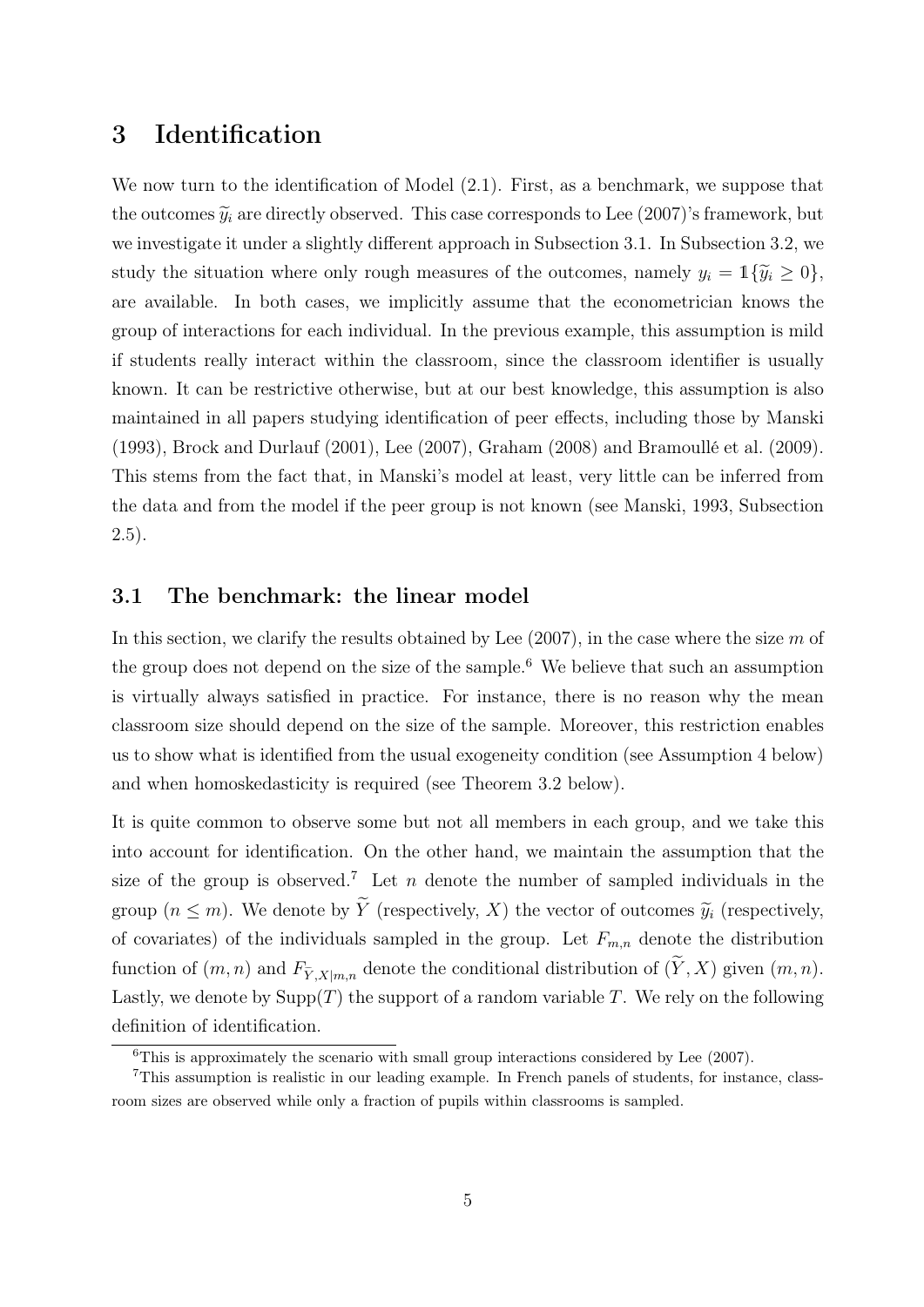**Definition 1** 
$$
(\beta_{10}, \beta_{20}, \lambda_0)
$$
 is identified if there exists a function  $\varphi$  such that  

$$
(\beta_{10}, \beta_{20}, \lambda_0) = \varphi \left[ \left( F_{\tilde{Y}, X|m=m^*, n=n^*} \right)_{(m^*, n^*) \in \text{Supp}(m,n)}, F_{m,n} \right].
$$

This definition states that the structural parameters are identified if they can be obtained through the distribution of the data. Implicit in the definition is the fact that our asymptotic is in the number of groups, as it is the case in standard panel data models.<sup>8</sup> Now, the key point for identification of the parameters when the  $\tilde{y}_i$  are observed is to focus on the within-group equation, which may be written as:

$$
W_n \widetilde{Y} = W_n X \left( \frac{(m-1)\beta_{10} - \beta_{20}}{m-1+\lambda_0} \right) + W_n \frac{U}{1+\lambda_0/(m-1)},
$$
\n(3.1)

where U is the vector of unobserved residuals  $\varepsilon$  for individuals sampled in the group, and  $W_n$  denotes the within-group matrix of size n, that is to say the matrix with  $(1 - 1/n)$ on the diagonal and  $(-1/n)$  elsewhere. To identify the structural parameters, we use the variation in the slope coefficient  $\beta(m) = ((m-1)\beta_{10} - \beta_{20})/(m-1+\lambda_0)$ . For this purpose, we make the following assumptions:

Assumption 1  $Pr(n \geq 2) > 0$ .

Assumption 2 Supp $(m)$  contains at least three values.

Assumption 3 For all  $1 \le i, j \le m, E[x'_i \varepsilon_j | m, n] = 0$ .

**Assumption 4**  $E[X' W_n X | m, n]$  is almost surely nonsingular.

Assumption 5  $1 > \lambda_0 > 1 - \min(\text{Supp}(m)).$ 

Assumption 1 simply states that the within-group approach is feasible. Assumption 2, which is the cornerstone of our approach, ensures that there is sufficient variation in group sizes. Assumptions 1, 3 and 4 are standard in linear panel data models, except that conditional expectations depend here both on the number of observed individuals in each group and on the group size. Conditioning by  $n$  does not cause any trouble if, for instance, the observed individuals are drawn randomly in each group. Finally, Assumption 5 ensures that  $\beta(m^*)$  exists for all  $m^* \in \text{Supp}(m)$ .<sup>9</sup>

<sup>&</sup>lt;sup>8</sup>Indeed, when the number of groups tend to infinity, we are able to estimate consistently  $\left(F_{\sim}\right)$  $\frac{8 \text{Indeed, where}}{8 \text{Indeed, where}}$  $(m^*, n^*) \in \text{Supp}(m,n)$  as well as  $F_{m,n}$ .

<sup>&</sup>lt;sup>9</sup>Theorem 3.1 would remain valid if Assumption 5 were replaced by the weaker condition  $\lambda_0 \notin$  $-\text{Supp}(m-1)$ . However, Assumption 5 is required under this form in Theorems 2, 3, 4 and in Lemma 1.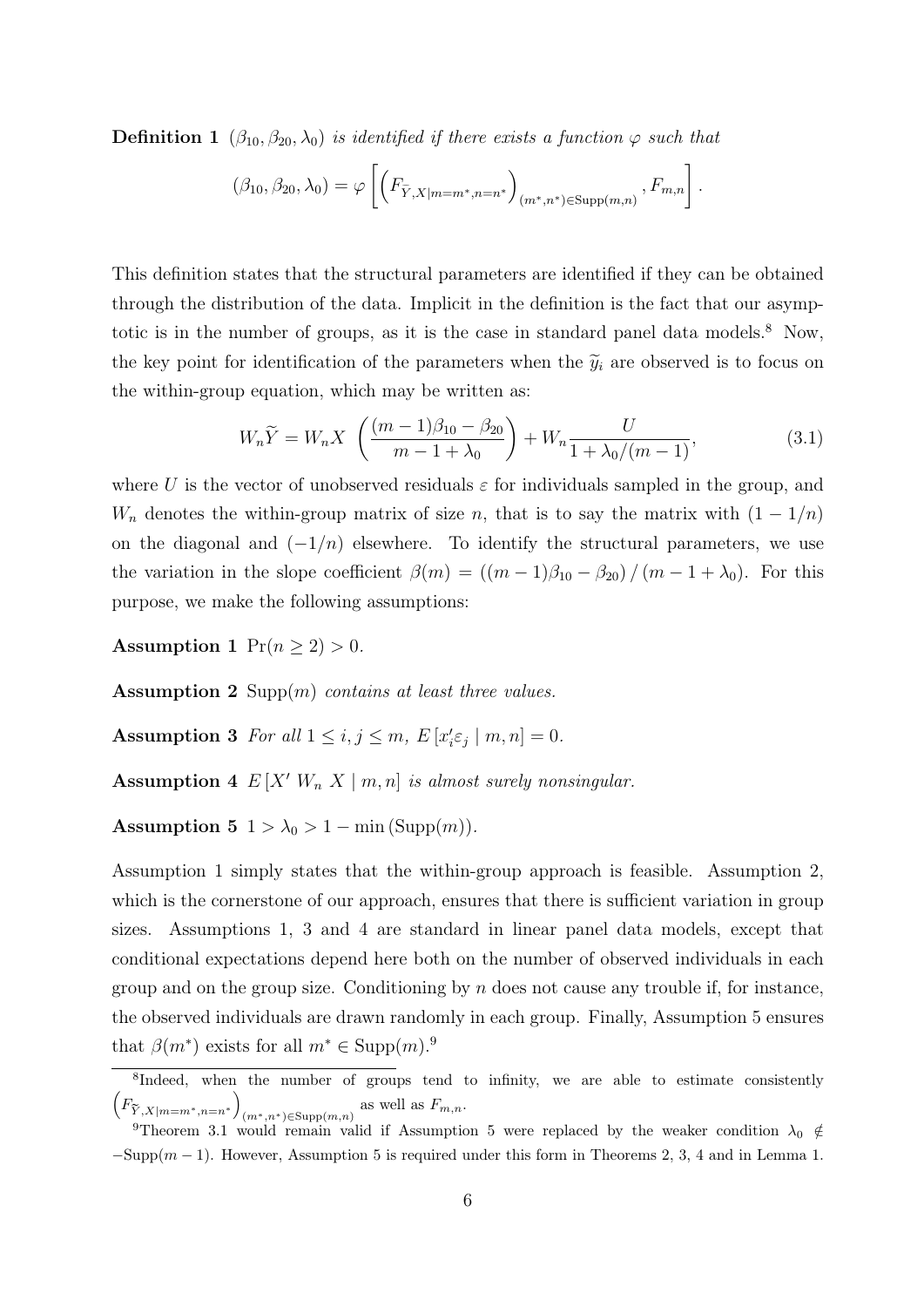**Theorem 3.1** Under Assumptions 1-5,  $\beta_{10}$  is identified. Moreover, - if  $\beta_{20} \neq -\lambda_0\beta_{10}$ , then  $\lambda_0$  and  $\beta_{20}$  are identified; - if  $\beta_{20} = -\lambda_0 \beta_{10}$ , then  $\lambda_0$  is not identified and  $\beta_{20}$  is identified only up to scale.

Theorem 3.1 states that all parameters are generally identified, provided that there is sufficient variation in the group sizes. As a notable exception, identification is lost in the absence of endogenous and exogenous peer effects, since then  $\beta_{20} = -\lambda_0 \beta_{10} = 0$ . One can always rationalize such a model with any  $\lambda'_0 \neq 0$  and  $\beta'_{20} = -\lambda'_0 \beta_{10}$ . Using the first conditional moment of  $\widetilde{Y}$  alone, one cannot distinguish the case with both exogenous and endogenous peer effects (which cancel out in this case) from the case with no peer effects. Below, we provide a method which yields identification in this case, but it relies on a stronger assumption of homoskedasticity. In any case, one can check whether identification is lost or not, since this amounts to test whether  $\beta(.)$  is constant or not.

Contrary to the reduced form approach, we do not need to know the mean  $(\overline{x}_r)_{1\leq r\leq R}$  in each group to identify the parameters. Thus the problem of measurement error on  $\bar{x}_r$ , which appears when some individuals in the group are unobserved, does not arise in our framework. Here the crucial assumption is the knowledge of the group size. If it is unknown but can be estimated, the measurement error problem comes back in a nonlinear way. The issue of identification in this case is left for future research.<sup>10</sup>

The nature of the group size effect provides another identifying assumption. Indeed,  $m$ may be correlated with  $\alpha$  in a general way, but we cannot add interaction terms between the indicators  $\mathbb{1}{m = m^*}$  (with  $m^* \in \text{Supp}(m)$ ) and the covariates to the list of regressors, since then Assumption 4 would fail. To see this, let us remark that, if  $\beta_{10}$  and  $\beta_{20}$  depend on m in an unspecified way, then we can still identify  $\beta(m)$  but not the structural parameters. On the other hand, identification of these structural parameters can be achieved if the dependence of  $\beta_{10}$  and  $\beta_{20}$  with respect to m takes a parametric form.<sup>11</sup> Of course, in this case, identification requires that  $m$  takes more than three different values. This also implies that the basic model where  $\beta_{10}$ ,  $\beta_{20}$  and  $\lambda_0$  are constant across group sizes is overidentified as soon as we observe at least four different group sizes. A simple way to test this restriction is to estimate  $\beta(.)$  by using a within-group estimator for each group size, and then to implement the overidentification test for minimum distance estimators

<sup>&</sup>lt;sup>10</sup>Following Schennach (2004), the model would still be identified if two independent measures of m were available. The remaining issue is whether the model is identified with only one measure, as it is in a linear model (see, e.g., Lewbel, 1997).

<sup>&</sup>lt;sup>11</sup>For instance we can write these parameters as affine transformations of  $m$ . This is equivalent to adding interaction terms between  $X$  and  $m$ .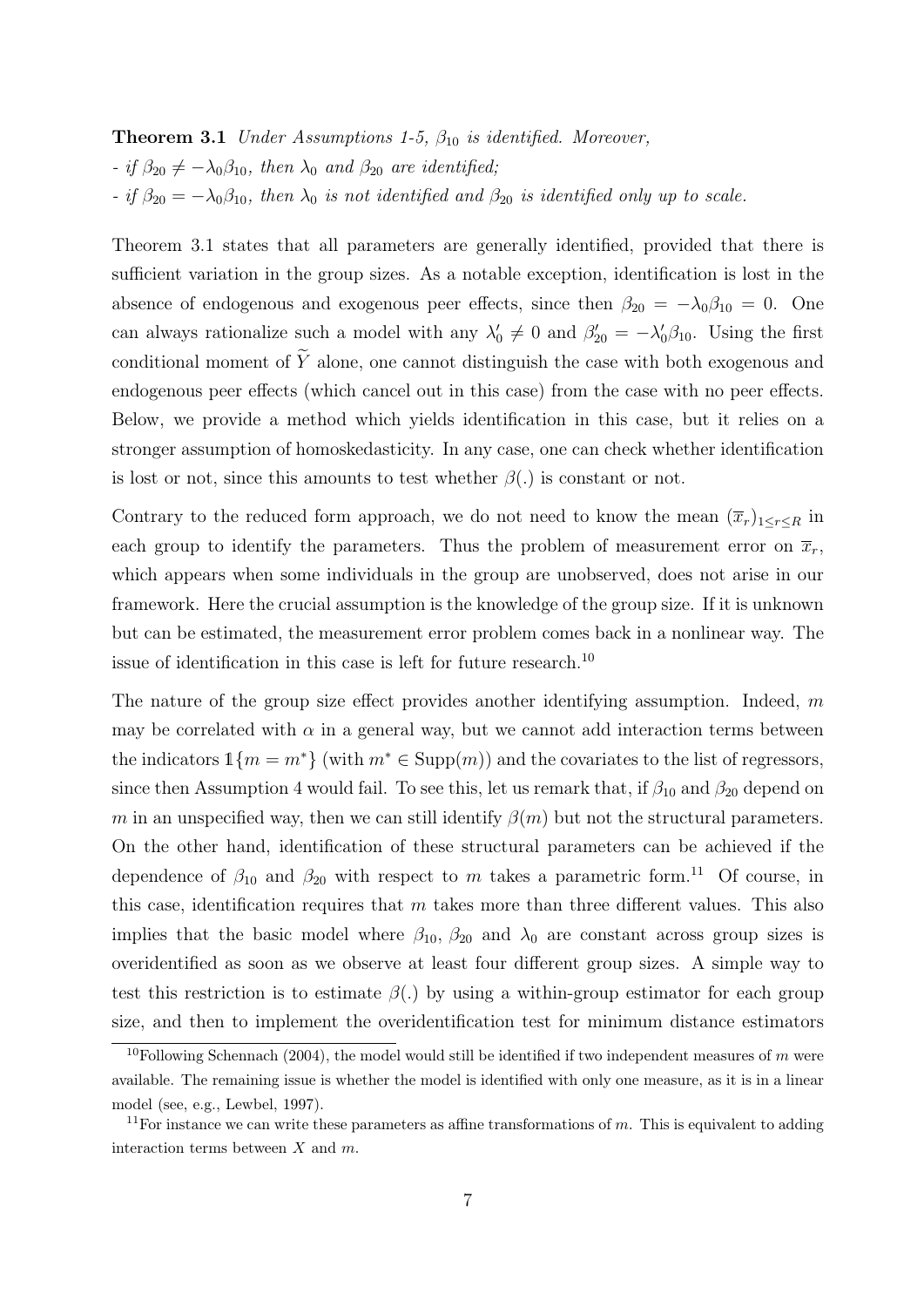(see e.g. Wooldridge, 2002, p. 444).

If  $\beta_{20} = -\lambda_0\beta_{10}$ , then  $\lambda_0$  and  $\beta_{20}$  cannot be identified without further restriction. To recover them, one can use the residual variance variation, under an homoskedasticity condition (see our Assumption 6 below). More precisely, the conditional variance of the residuals should not depend on the group size. This hypothesis is quite weak since it does not restrict the relationship between the residuals  $\varepsilon_{ri}$  and the covariates  $x_{ri}$ . Moreover, under Assumption 6, one needs less variation across group sizes than previously, and we can replace Assumption 2 by Assumption 2'.

**Assumption 2'** Supp $(m)$  contains at least two values.

**Assumption 6**  $V(U | n,m) = \sigma^2 I_n$  where  $I_n$  is the identity matrix of size n.

**Theorem 3.2** Under Assumptions 1, 2' and 3-6,  $(\beta_{10}, \lambda_0, \beta_{20})$  are identified.

The idea of using second order moments to identify peer effects has already been exploited by Glaeser et al. (1996) and Graham (2008). In particular, Graham (2008) develops a framework where composite peer effects can be identified through such a restriction. In his model, however, endogenous peer effects are not identified.

#### 3.2 The binary model

We now investigate whether the parameters are still identified when one cannot observe directly the outcome variable  $\tilde{y}_i$  but only a rough binary measure of it, namely  $y_i =$  $1{\{\tilde{y}_i \geq 0\}}$ .<sup>12</sup> For instance, when studying peer effects in the classroom, the analyst could observe only grade retention decisions rather than students' efforts. Similarly, in criminal studies, the violence level chosen by an individual may depend on the violence level chosen by her peers. The level chosen in equilibrium is a continuous variable. However, the econometrician may only be able to observe a rough measure of this violence level, through criminal acts. This fits within our framework as long as doing criminal acts corresponds to being above a given threshold of violence.

The binary model we consider is not a discrete choice model but rather a continuous choice model with imperfect observations of the choice. In discrete choice models, the econometrician observes the choice  $\tilde{y}_i \in \{1, ..., p\}$  of *i*. This choice depends on  $(\tilde{y}_j)_{j \neq i}$ ,

 $12$ The definition of identification that we use here is similar to the one introduced in Definition 1, except that  $\widetilde{Y}$  has to be replaced by Y, the vector of outcomes  $y_i$  observed for the individuals sampled in the group.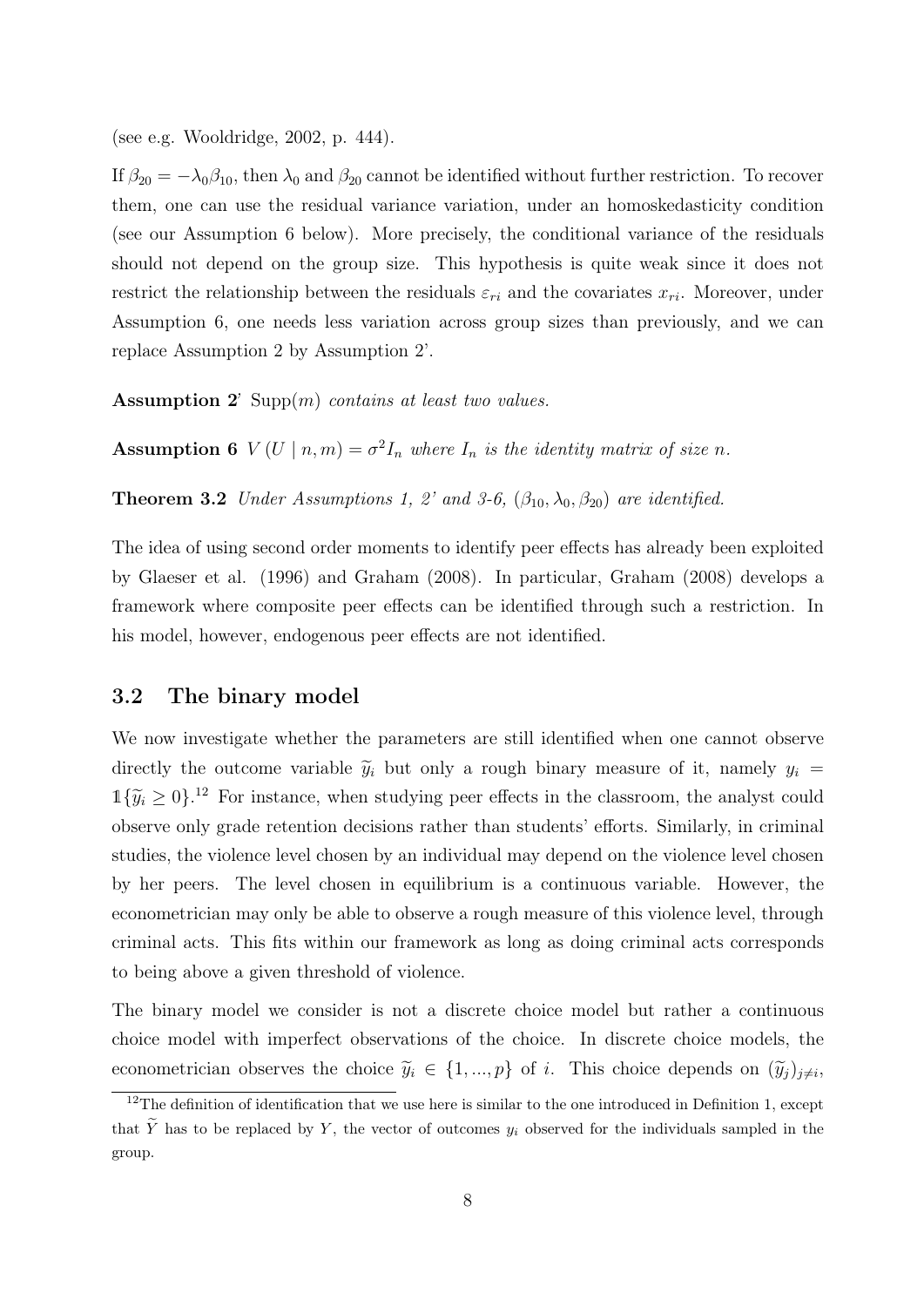as in Equation (2.1), but in a nonlinear way. Such models have been studied by Brock and Durlauf (2001, 2007), Tamer (2003), Krauth (2006) and Bayer & Timmins (2007). The main challenge when making inference on these models is that in general, multiple equilibria arise. This is not a concern here, as  $\tilde{y}_i$  is uniquely defined by Equation (2.1).

When the outcome is a binary variable, the reduced-form Equation (3.1) is useless for identification since  $W_n\widetilde{Y}$  has no observational counterpart. Instead, we rely on Equation (3.2) below.

**Lemma 1** Suppose that  $y_i = \mathbb{1}\{\widetilde{y}_i \geq 0\}$ , where  $\widetilde{y}_i$  satisfies Equation (2.1), and that Assumption 5 holds. Then the model is observationally equivalent to the model generated by the following equation:

$$
y_i = 1\left\{x_i\left(\beta_{10} - \frac{\beta_{20}}{m-1}\right) + \left[\overline{x}\frac{m}{m-1}\left(\beta_{20} + \frac{\beta_{10} + \beta_{20}}{1-\lambda_0}\lambda_0\right) + \alpha\left(1+\lambda_0(m)\right)\right] + \overline{\varepsilon}\lambda_0(m) + \varepsilon_i \ge 0\right\},\tag{3.2}
$$

where  $\lambda_0(m) = m \lambda_0/((m-1)(1-\lambda_0)).$ 

The term into brackets is a fixed group effect. Thus we are led back to a binary model for panel data. Identification of such a model has been considered, among others, by Manski (1987), and our analysis relies on his paper. In the following, we denote by  $x_j^k$  the k-th covariate of individual j. The following assumptions are needed for identification.<sup>13</sup>

**Assumption 7**  $(\varepsilon_1, ..., \varepsilon_m)$  are exchangeable conditional on  $(m, x_1, ..., x_m, \alpha)$ . The support of  $\varepsilon_1 + \lambda_0(m)\bar{\varepsilon}$  conditional on  $(m, x_1, ..., x_m, \alpha)$  is  $\mathbb{R}$ , almost surely.

**Assumption 8** Let  $z = x_2 - x_1$ . The support of z is not contained in any proper linear subspace of  $\mathbb{R}^K$ , where K denotes the dimension of  $x_i$ .

**Assumption 9** There exists  $k_0$  such that  $z^{k_0}$  has everywhere a positive Lebesgue conditional density given  $(m, z^1, ..., z^{k_0-1}, z^{k_0+1}, ..., z^K)$  and such that  $\beta_{10}^{k_0} = 1$ . Without loss of generality, we set  $k_0 = 1$ .

The first part of Assumption 7 holds for instance if, conditional on m and  $\alpha$ , the residuals  $(\varepsilon_i)_{1\leq i\leq m}$  are exchangeable and independent of the covariates  $(x_i)_{1\leq i\leq m}$ . In particular, Assumption 7 is satisfied if the  $(\varepsilon_i)_{1\leq i\leq m}$  are i.i.d. and independent of  $(x_1, ..., x_m, m, \alpha)$ . The second part of Assumption 7 is a technical condition, which is identical to the second

<sup>&</sup>lt;sup>13</sup>Without loss of generality, we assume here that individuals 1 and 2 are observed.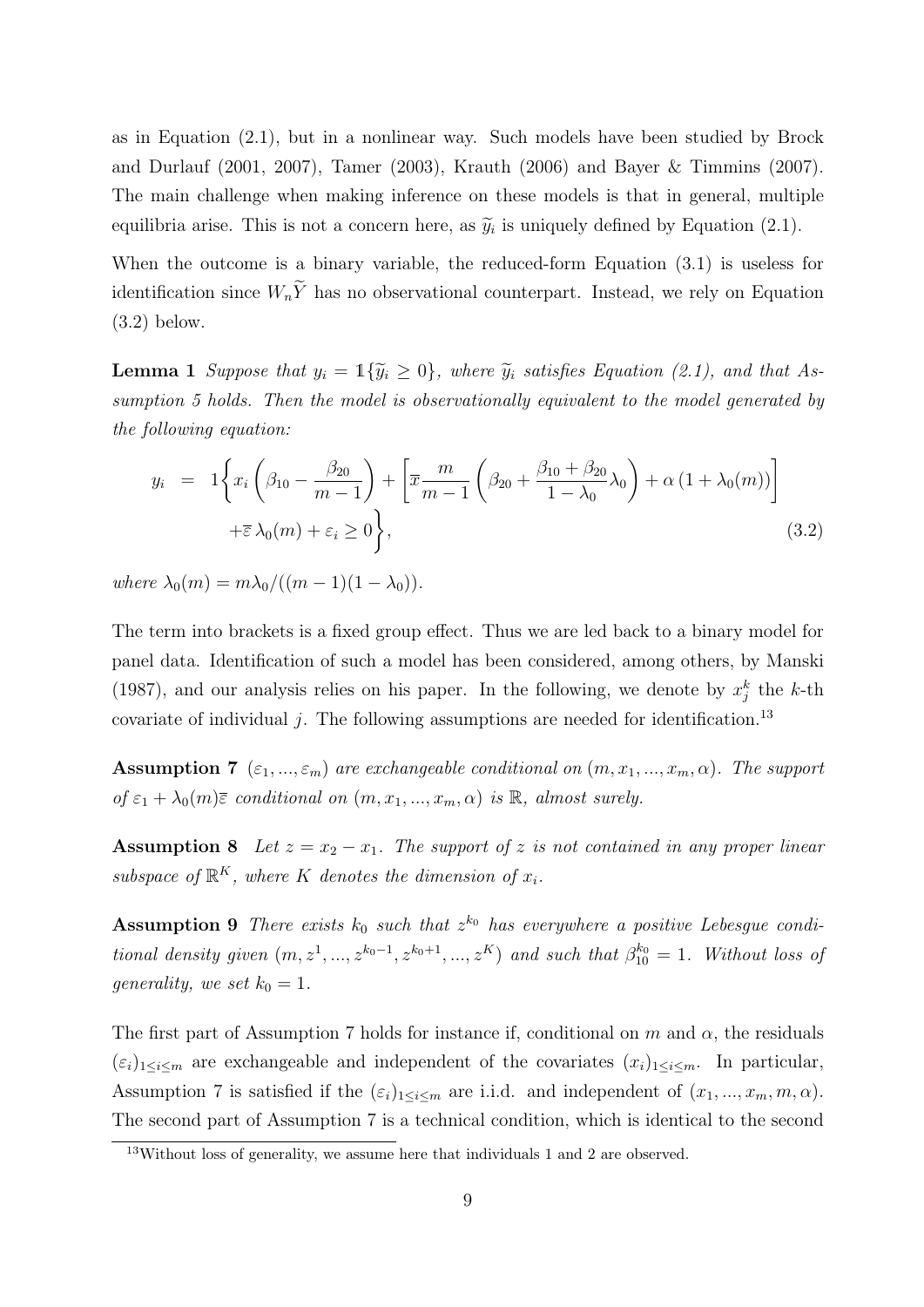part of Assumption 1 set forth by Manski (1987). Assumption 8 ensures that  $z$  varies enough within a group. As usually in binary models, one parameter must be normalized, and this is the purpose of Assumption 9. However, a small difficulty arises here, because the reduced form does not allow us to identify the sign of the structural parameters. A sufficient condition is to fix one parameter (and not only its absolute value): thus we set  $\beta_{10}^1 = 1.^{14}$ 

**Theorem 3.3** Suppose that Assumptions 1-2, 5 and 7-9 hold. Then  $\beta_{10}$  is identified. Moreover,

- if  $\beta_{20} \neq \beta_{20}^1 \beta_{10}$ , then  $\beta_{20}$  is identified, - if  $\beta_{20} = \beta_{20}^1 \beta_{10}$ ,  $\beta_{20}^1$  is not identified and the other parameters  $\beta_{20}^k$  are identified up to  $\beta_{20}^1$ . On the other hand,  $\lambda_0$  is not identified.

If fewer parameters (i.e., fewer than those included in Model (2.1) are identified, Theorem 3.3 shows that the main attractive features of the method remain. Without any exclusion restriction and even if only two members of the groups are observed,  $\beta_{10}$  and  $\beta_{20}$  are generally identified. Similarly to the result set forth in Theorem 3.1, identification of  $\beta_{20}$ is lost when there is no exogenous peer effect, because in this case  $\beta_{20} = \beta_{20}^1 \beta_{10} = 0$ . The non-identifiability of  $\lambda_0$  is not surprising since this parameter only appears in the fixed effect and in the residuals (see Equation (3.2)). Heuristically, without any assumption imposed on these terms, any  $\lambda_0$  can be rationalized by changing accordingly  $\alpha$  and the residuals  $(\varepsilon_i)_{1\leq i\leq m}$ .

Thus stronger assumptions are needed for identifying  $\lambda_0$ . One possibility is to observe  $\bar{x}$  and to restrict the dependence between the residuals and the covariates through the following assumptions:

**Assumption 2''** The support of m given  $\bar{x}$  has at least three elements with positive probability.

Assumption 10  $\bar{x}$  is observed.

Assumption 11  $(\varepsilon_1, ..., \varepsilon_m, \alpha) \perp (x_1, ..., x_m) \mid m, \overline{x}.$ 

**Assumption 12** 
$$
V(\varepsilon_1, ..., \varepsilon_m, \alpha | \overline{x}, m) = \begin{pmatrix} V(\varepsilon_1 | \overline{x}) I_m & 0 \\ 0 & V(\alpha | \overline{x}) \end{pmatrix}.
$$

**Assumption 13** Given  $(\bar{x}, m)$ , the support of  $\{x_1(\beta_{10} - \frac{\beta_{20}}{m-1})\}$  $\frac{\beta_{20}}{m-1}$ ),  $x_2(\beta_{10} - \frac{\beta_{20}}{m-1})$  $\frac{\beta_{20}}{m-1}$ ) } is  $\mathbb{R}^2$ .

<sup>&</sup>lt;sup>14</sup>Obviously, Theorem 3.3 also holds with  $\beta_{10}^1 = -1$ .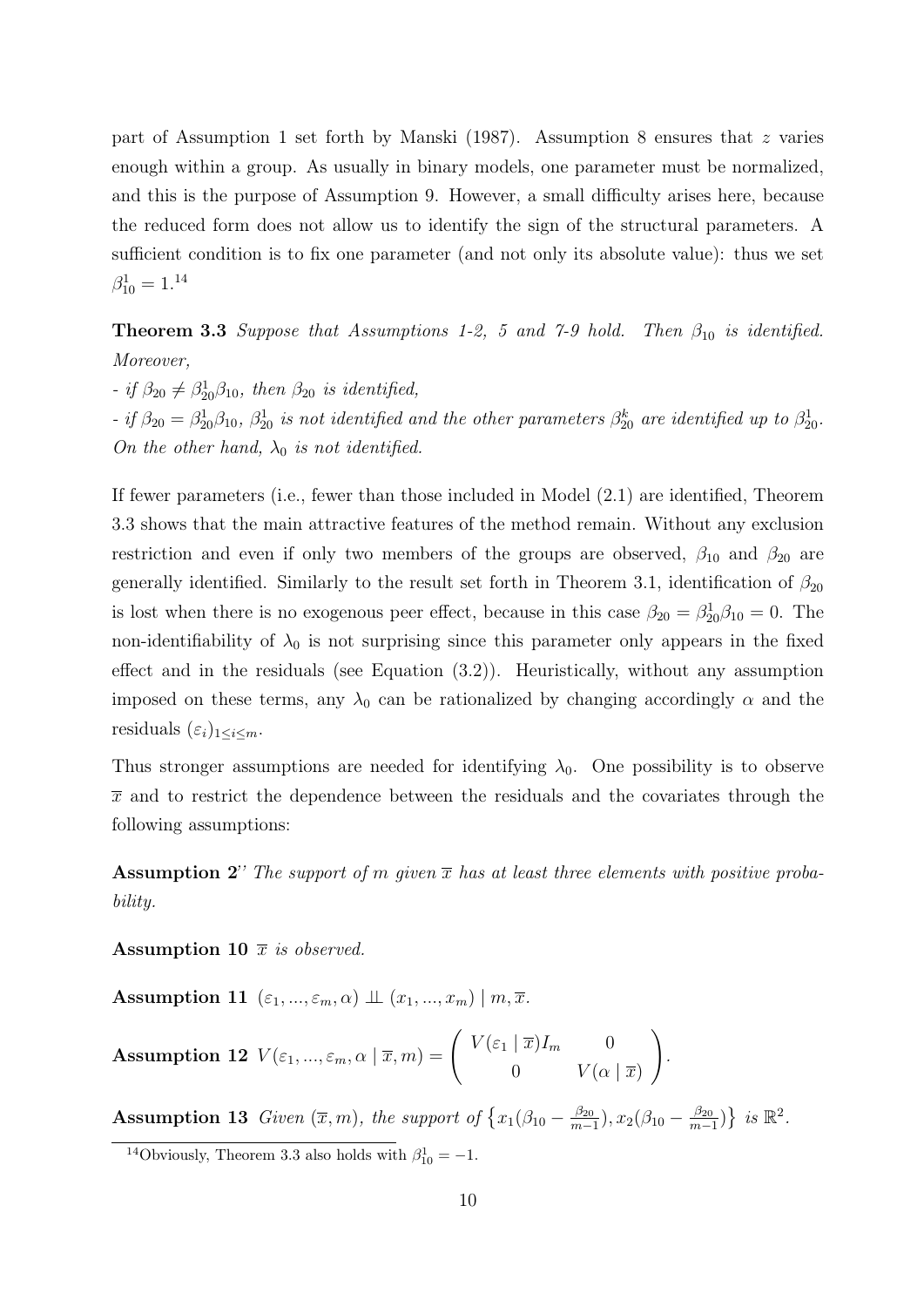Assumption 2'' is slightly more restrictive than Assumption 2, but should hold most of the time. For instance, it is satisfied for a multinomial logit (or probit) model generating the conditional distribution of m given  $\bar{x}$ . As mentioned above, Assumption 10 is a restrictive condition as it imposes either to observe all individuals in the group or to consider only covariates whose means are known. Assumption 11 is in the same spirit as Assumption 7. It restricts the dependence between  $\alpha$  and the covariates to a dependence on the mean. Assumption 12 is the assumption of homoskedasticity in  $m$ ; it is very similar to Assumption 6. The difference between both assumptions stems from the identifying equation we use in both cases. In the discrete model,  $\alpha$  remains in Equation (3.2), and thus its variance must be modeled as well as its covariance with the residuals  $(\varepsilon_i)_{1 \leq i \leq m}$ .<sup>15</sup> Finally, Assumption 13 is a condition of large support. In particular, it implies that  $m \geq 3$ . Otherwise, indeed, the two variables belong to a line in  $\mathbb{R}^2$ .

**Theorem 3.4** Under Assumptions 1, 2", 5, and 7-13, and if  $\beta_{20} \neq \beta_{20}^1 \beta_{10}$ ,  $\lambda_0$  is also identified.

### 4 Estimation

In this section we restrict the analysis to the case where only  $\mathbb{1}\{\widetilde{y}_i \geq 0\}$  is observed, since the continuous case is analyzed in full details by Lee (2007). We also restrict ourselves to a parametric setting with homoskedasticity that is characterized by the following assumptions:

Assumption 14 The residuals  $(\varepsilon_i)_{1\leq i\leq m}$  are i.i.d. and  $\varepsilon_i \sim \mathcal{N}(0, 1)$ .

Assumption 15  $\alpha|\bar{x}, m \sim \mathcal{N}(\gamma_0(m) + \delta_0(m)\bar{x}, \sigma_0^2)$ .

Assumption 14 imposes the normality of the residuals. This assumption is also imposed by Lee (2007) when he develops his conditional maximum likelihood estimator, or by McMillen (1992) and Beron and Vijverberg (2004), among others, when studying spatially dependent discrete choice models. Contrary to the previous section, we adopt here the usual normalization by supposing that the variance of the residuals is equal to one. Assumption 15 has two consequences. First, it strengthens Assumptions 11 and 12 by introducing a linear dependence à la Mundlak (1961) between  $\alpha$  and  $\bar{x}$ , conditional on m. Note that the

<sup>&</sup>lt;sup>15</sup>The assumption of no covariance is not restrictive. Indeed, if there is a correlation between  $\varepsilon_i$  and  $\alpha$ which does not depend on  $i$ , one can always reparametrize the model in order to make them uncorrelated.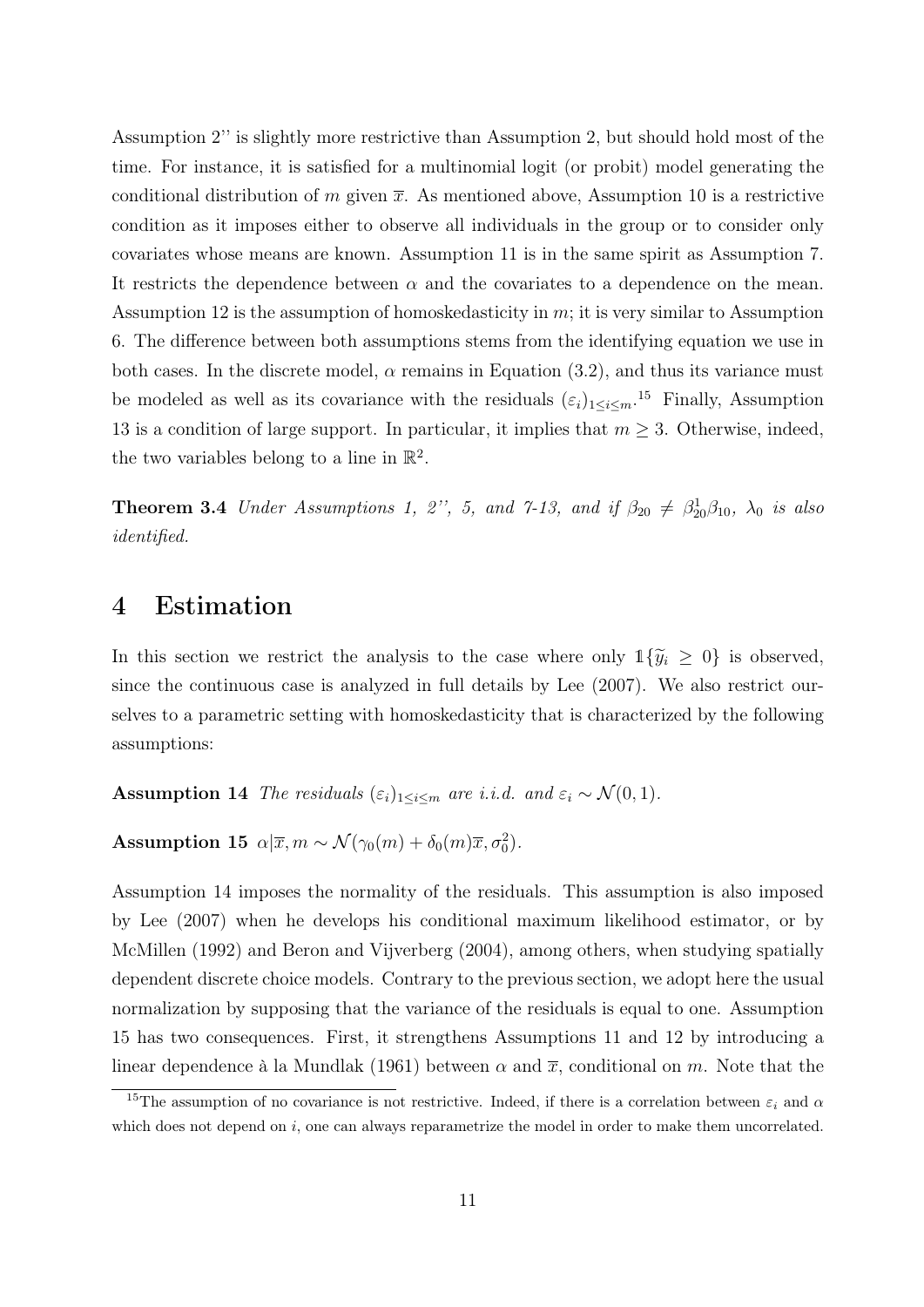dependence between  $\alpha$  and m remains very flexible. Second, Assumption 15 imposes the normality of the residual term, in a similar way to the standard random effect probit.

Under these conditions, the model is fully identified, as in Theorem 3.4 but in a more direct way. Indeed,  $\beta_{10}$  and  $\beta_{20}$  can be identified through group size variations. Moreover, the model can be written in this case as

$$
y_i = 1 \left\{ \gamma'_0(m) + x_i \left( \beta_{10} - \frac{\beta_{20}}{m - 1} \right) + \overline{x} \, \delta'_0(m) - v_i \ge 0 \right\},\tag{4.1}
$$

where  $\gamma'_0(m)$  and  $\delta'_0(m)$  depend on  $\gamma_0(m)$ ,  $\delta_0(m)$  and on the parameters of the model, the error term  $v_i$  being a combination of  $(\varepsilon_i)_{1\leq i\leq m}$  with the residual  $\alpha - \gamma_0(m) - \delta_0(m)\overline{x}$ . Conditional on m, the vector  $(v_i)_{1 \leq i \leq m}$  is normally distributed and exchangeable, with

$$
V(v_i|m) = 1 + \sigma_0^2 + \lambda_0(m)(2 + \lambda_0(m)) \left(\sigma_0^2 + \frac{1}{m}\right),
$$
  
\n
$$
Cov(v_i, v_j|m) = \sigma_0^2 + \lambda_0(m)(2 + \lambda_0(m)) \left(\sigma_0^2 + \frac{1}{m}\right), \quad \forall i \neq j.
$$

One can show that when m varies, it is possible to separate  $\lambda_0$  from  $\sigma_0^2$  in the covariances (or in the variance).

Now, let us suppose that we observe a sample of  $R$  groups where, for the sake of simplicity, all members in each group are observed (even if we only need to observe  $\bar{x}$ ). Hence, for group r, we observe its size  $m_r$ , the vector of outcomes  $Y_r = (y_{r1},...,y_{rmr})$  and the vector of covariates  $X_r = (x_{r1},...,x_{rmr})$ . We suppose that the sizes  $(m_r)_{1 \leq r \leq R}$  are i.i.d., and that  $(X_r, \alpha_r, V_r)_{1 \leq r \leq R}$  are independent and distributed according to  $F_{X,\alpha,V|m,n}$ , where V is the vector of unobserved shocks  $(v_1, ..., v_m)$ . In the previous example of peer effects in the classroom, this condition imposes that there is no spillovers between classrooms.

Let  $\theta = (\beta_1, \beta_2, \lambda, \sigma^2, (\gamma'(m^*), \delta'(m^*))_{m^* \in \text{Supp}(m)})$  denote the vector of all parameters. Under the previous i.i.d. assumption, the likelihood of the whole sample satisfies

$$
L(Y_1, ..., Y_R|m_1, ..., m_R, X_1, ... X_R, \theta) = \prod_{r=1}^R L(Y_r|m_r, X_r, \theta),
$$

where  $L(Y_r|m_r, X_r, \theta)$  denotes the likelihood for group r. Moreover, by using (4.1), we can write this likelihood as:

$$
L(Y_r|m_r, X_r, \theta)
$$
  
=  $\Pr \left[ (2y_{r1} - 1)v_{r1} \le (2y_{r1} - 1) \left( \gamma'(m_r) + x_{r1} \left( \beta_1 - \frac{\beta_2}{m_r - 1} \right) + \overline{x}_r \delta'(m_r) \right), ...,$   

$$
(2y_{rm_r} - 1)v_{rm_r} \le (2y_{rm_r} - 1) \left( \gamma'(m_r) + x_{rm_r} \left( \beta_1 - \frac{\beta_2}{m_r - 1} \right) + \overline{x}_r \delta'(m_r) \right) \right].
$$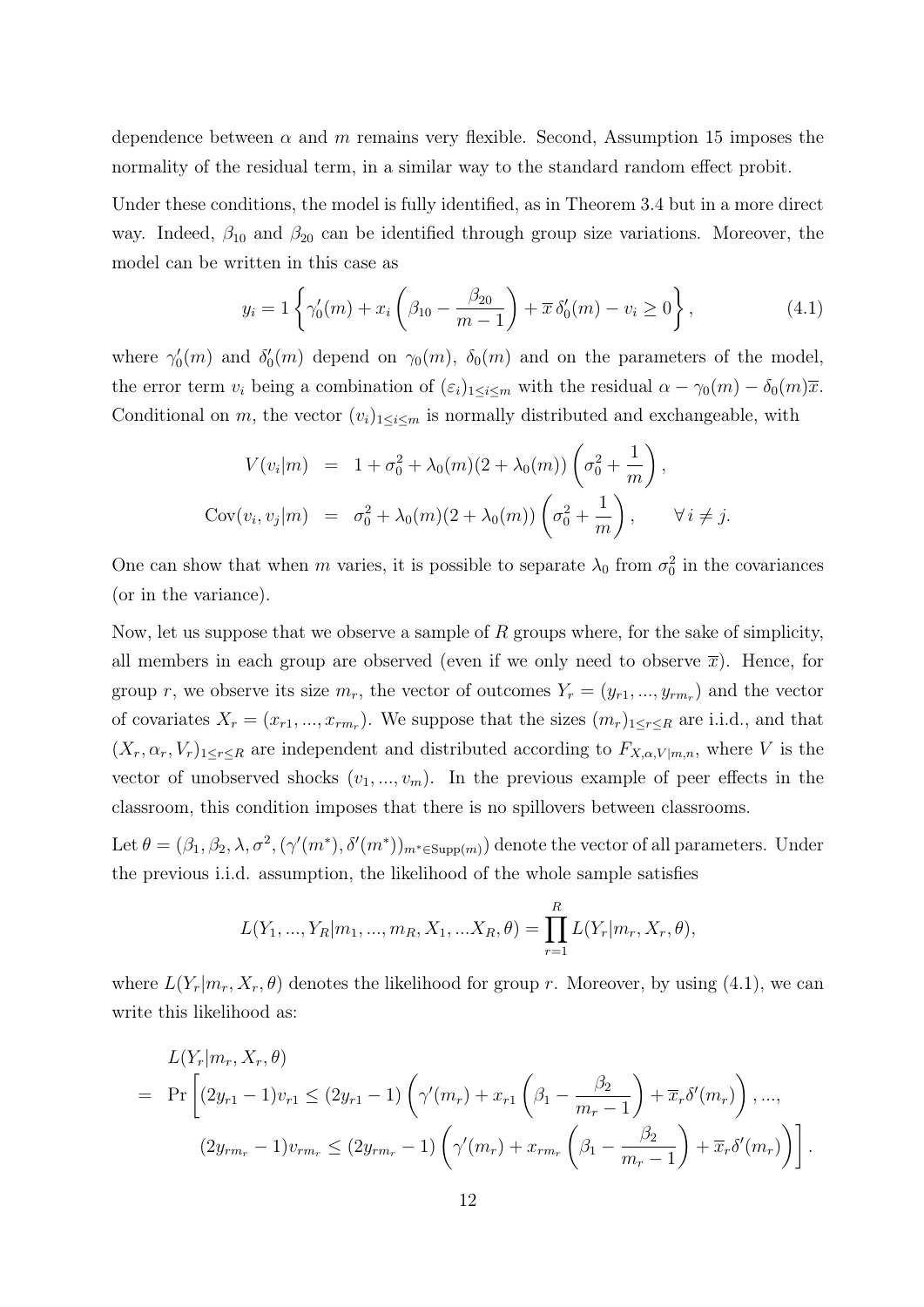This is the probability that a multivariate normal vector belongs to an hyperrectangle in  $\mathbb{R}^{m_r}$ . Such a probability can be estimated, for instance, by the GHK algorithm (Geweke, 1989, Keane, 1994, and Hajivassiliou et al., 1996). Thus, the model can be estimated by simulated maximum likelihood.

## 5 Monte Carlo simulations

In this section, we investigate the finite sample performance of our estimator. The sample data are generated with one regressor  $x_{ri} \sim \mathcal{N}(0, 4)$ , the  $(x_{ri})_{r,i}$  being independent for all r and i. The true parameters are  $\beta_{10} = 1, \beta_{20} = 1, \lambda = 0.2, \sigma_0^2 = 0.5, \gamma(m) = 0$  for all m, and  $\delta(m) = 0.1$  for all m. As Lee (2007), we consider a case where the average size group is small, and another where it is relatively large. In the first case, the group sizes vary from 3 to 8, the number of groups of each size being the same. In the relatively large case, they range from 15 to 25. The first case could be realistic for groups of good friends or roommates for instance, whereas the second one could correspond to groups of students in a classroom. In each case, we consider different sample sizes from 330 to 21,120. In the GHK algorithm, we use Halton sequences instead of standard uniform random numbers as they improve, on average, the accuracy of the integral estimation (see, e.g., Sándor & András, 2004). In the small group case where the dimension of the integral is low, we rely on 25 replications, whereas we utilize 50 replications in the large group case.

Table 1 displays our results. The first striking point is that sample sizes must be quite large to obtain satisfactory results. If we compare the results of our small groups scenario with the one considered by Lee (see Lee, 2007, Table 1, Model SG-SX), it seems that, observing a binary measure of  $\widetilde{y}_i$  instead of  $\widetilde{y}_i$  itself leads to rather large biases for even moderately large sample sizes.<sup>16</sup> In particular, the bias on  $\lambda_0$  is systematically negative for small and moderately large sample sizes. The second striking result is the influence of the group sizes. The accuracy of the estimator of  $\beta_{20}$  in large groups is approximately the same as the one in small groups, but with a sample four times larger. This is not surprising, since identification of peer effects becomes weak as the sample size increases (see Lee, 2007). The parameter  $\lambda_0$  is also better estimated with small groups, but the difference between the two designs seems to decrease when the sample size grows. On the other hand, and quite surprisingly, the estimator of  $\beta_{10}$  is more precise in large groups.

<sup>&</sup>lt;sup>16</sup>Note that it is difficult to compare our large group scenario with the one studied by Lee, since he considers a model with two independent covariates  $x_{1i}$  and  $x_{2i}$  such that  $x_{1i}$  has only a direct effect on  $y_i$ (i.e.,  $\beta_{20}^1 = 0$ ), while  $x_{2i}$  affects  $y_i$  only through exogenous peer effects (so that  $\beta_{10}^2 = 0$ ).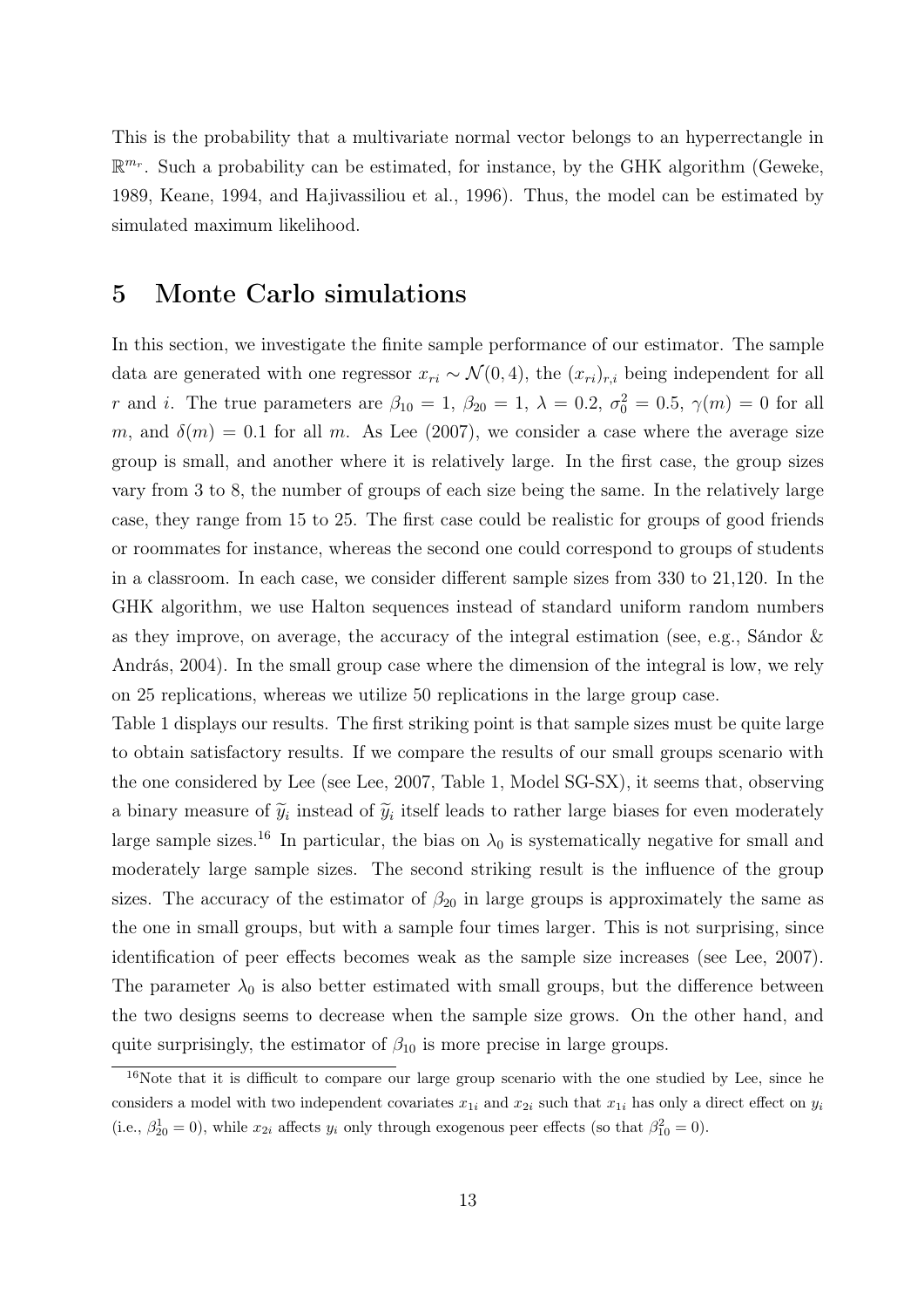| Sample |              | Small groups |           | Large groups |           |
|--------|--------------|--------------|-----------|--------------|-----------|
| size   | Parameter    | Mean         | Std. err. | Mean         | Std. err. |
| 660    | $\beta_{10}$ | 0.9975       | 0.2254    | 1.0128       | 0.1658    |
|        | $\beta_{20}$ | 0.8956       | 0.8877    | 1.4445       | 2.7601    |
|        | $\lambda_0$  | $-0.0304$    | 0.5688    | $-0.3801$    | 0.6600    |
| 1320   | $\beta_{10}$ | 1.0029       | 0.1198    | 1.0025       | 0.0865    |
|        | $\beta_{20}$ | 0.9823       | 0.4885    | 0.9780       | 1.4712    |
|        | $\lambda_0$  | 0.1158       | 0.3458    | $-0.0026$    | 0.3093    |
| 2640   | $\beta_{10}$ | 0.9936       | 0.0951    | 0.9978       | 0.0678    |
|        | $\beta_{20}$ | 0.9378       | 0.3739    | 1.0761       | 0.8625    |
|        | $\lambda_0$  | 0.1831       | 0.1405    | 0.1247       | 0.1833    |
| 5280   | $\beta_{10}$ | 0.9904       | 0.0664    | 1.0001       | 0.0419    |
|        | $\beta_{20}$ | 0.9744       | 0.2425    | 1.0264       | 0.5747    |
|        | $\lambda_0$  | 0.1927       | 0.0678    | 0.1620       | 0.1167    |
| 10560  | $\beta_{10}$ | 0.9914       | 0.0451    | 1.0014       | 0.0285    |
|        | $\beta_{20}$ | 0.9708       | 0.1690    | 1.0240       | 0.4303    |
|        | $\lambda_0$  | 0.2000       | 0.0389    | 0.1788       | 0.0513    |
| 21120  | $\beta_{10}$ | 0.9911       | 0.0295    | 0.9984       | 0.0180    |
|        | $\beta_{20}$ | 0.9872       | 0.1065    | 0.9777       | 0.2847    |
|        | $\lambda_0$  | 0.1897       | 0.0284    | 0.1950       | 0.0311    |

Table 1: Results of the Monte Carlo simulations.

Note: The small groups scenario corresponds to a sample composed of groups whose size goes from 3 to 8, the number of groups of different sizes being equal. The large groups scenario corresponds to a sample of groups whose size goes from 15 to 25, the number of groups of different sizes being still equal.

# 6 Conclusion

This paper considers identification and estimation of social interaction models using group size variation. Provided that the sizes of the groups are known and vary sufficiently, endogenous and exogenous peer effects can be identified without any exclusion restriction in the linear-in-means model. The result can be extended to a binary outcome model. In this case, exogenous peer effects are also identified under weak assumptions. Identification of endogenous peer effects is more stringent, as it requires an homoskedasticity condition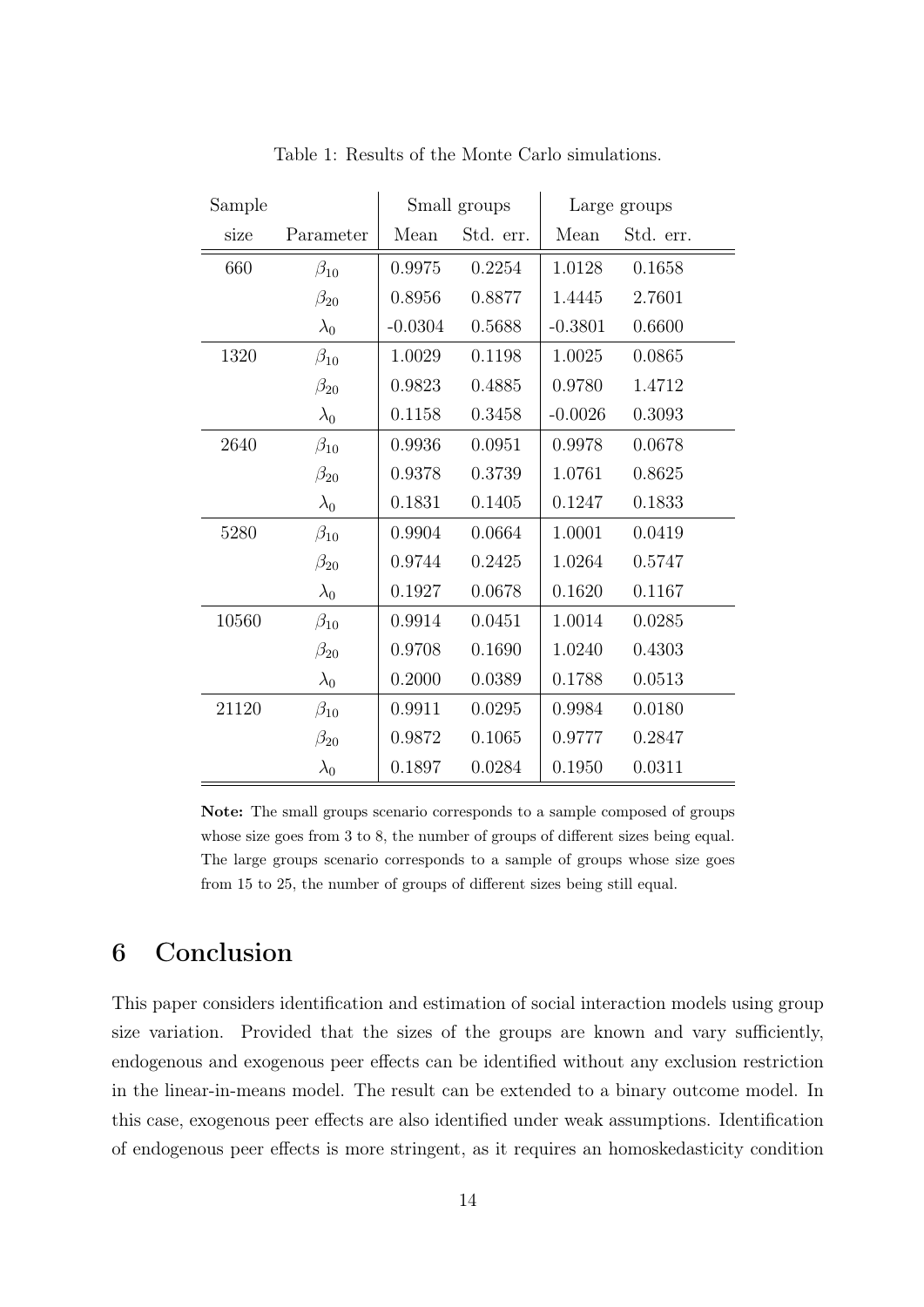and restrictions on the dependence between fixed group effects and covariates.

Our paper has two main limitations. First, the size of each group is assumed to be known. However, as emphasized by Manski (2000), it is often difficult to define groups a priori. This criticism is common to all models of social interactions, but may be especially problematic here. Indeed, ignoring the boundaries of the group leads (among other difficulties) to measurement errors on the group size, which could prevent identification. Second, we do not consider a fully nonparametric regression. The issue of whether group size variation has an identifying power in this general case should be examined in a future research.

## Appendix A: proofs

In all the proofs,  $t^*$  denotes a possible value of the random variable  $t$ .

**Proof of Theorem 3.1:** First, under Assumption 3,  $E(X'W_nU \mid n,m) = 0$ . Thus, by Assumption 4,  $\beta(m^*)$  is identified for all  $m^* \in \text{Supp}(m)$ . We now prove that the knowledge of  $m^* \mapsto \beta(m^*)$  allows in general to identify the structural parameters.

Let  $(m_1^*, m_2^*) \in \text{Supp}(m)^2$ . Then

$$
\frac{(m_1^*-1)\beta_{10}-\beta_{20}}{m_1^*-1+\lambda_0}=\frac{(m_2^*-1)\beta_{10}-\beta_{20}}{m_2^*-1+\lambda_0}
$$

is equivalent to

$$
(\beta_{10}\lambda_0 + \beta_{20}) (m_1^* - m_2^*) = 0.
$$

Hence, if  $\beta_{20} = -\lambda_0\beta_{10}$ ,  $\beta(.)$  is constant. In the opposite case,  $\beta(.)$  is a one-to-one mapping. In the first case,  $\beta(m^*) = \beta_{10}$  for all  $m^*$ . Thus  $\beta_{10}$  is identified, but  $\lambda_0$  cannot be identified by  $\beta$ (.). Since  $\beta_{20} = -\lambda_0 \beta_{10}$ ,  $\beta_{20}$  is identified up to a constant.

Now suppose that  $\beta_{20} \neq -\lambda_0 \beta_{10}$ . Let  $(m_0^*, m_1^*, m_2^*)$  be three different values in Supp $(m)$ . We will prove that the knowledge of  $\beta(m_0^*), \beta(m_1^*)$  and  $\beta(m_2^*)$  allows to identify  $(\beta_{10}, \lambda_0, \beta_{20})$ . This amounts to show that the system

$$
\begin{cases}\n\beta(m_0^*)\lambda_0 - (m_0^* - 1)\beta_{10} + \beta_{20} = -\beta(m_0^*)(m_0^* - 1) \\
\beta(m_1^*)\lambda_0 - (m_1^* - 1)\beta_{10} + \beta_{20} = -\beta(m_1^*)(m_1^* - 1) \\
\beta(m_2^*)\lambda_0 - (m_2^* - 1)\beta_{10} + \beta_{20} = -\beta(m_2^*)(m_2^* - 1)\n\end{cases}
$$

has a unique solution. Using the matrix form, we can rewrite the system as  $A\zeta_0 = B$ where  $\zeta_0 = (\lambda_0, \beta_{10}, \beta_{20})'$ . If  $\det(A) \neq 0$ ,  $\zeta_0$  is identified. Suppose that  $\det(A) = 0$ . Then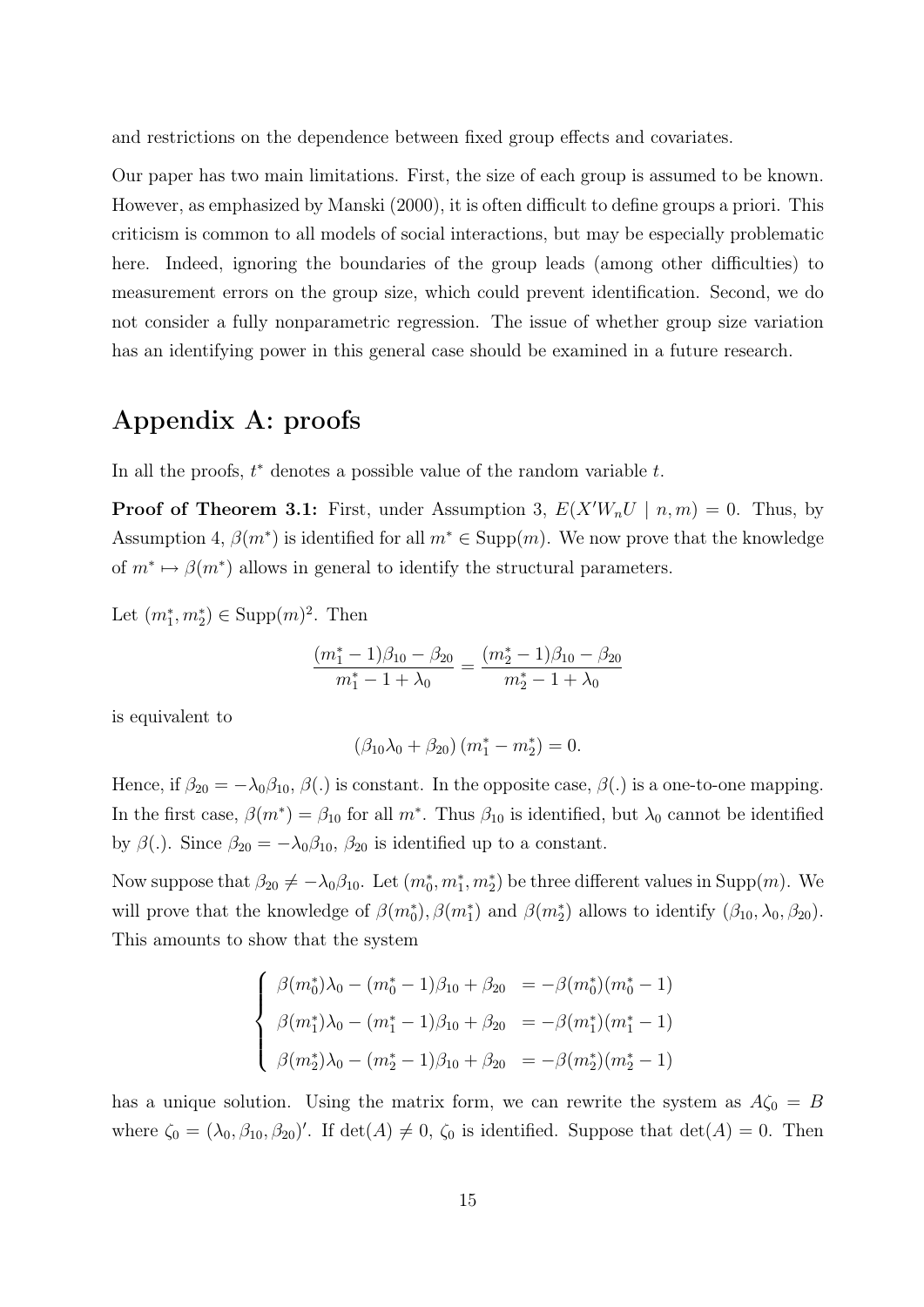$\text{com}(A)'B = 0$  where  $\text{com}(A)$  denotes the comatrix of A. By using the first line of this equation and the expression of  $det(A)$ , we get:

$$
\begin{cases}\n(m_2^* - m_1^*)\beta(m_0^*) + (m_0^* - m_2^*)\beta(m_1^*) + (m_1^* - m_0^*)\beta(m_2^*) = 0 \\
(m_0^* - 1)(m_2^* - m_1^*)\beta(m_0^*) + (m_1^* - 1)(m_0^* - m_2^*)\beta(m_1^*) + (m_2^* - 1)(m_1^* - m_0^*)\beta(m_2^*) = 0.\n\end{cases}
$$

Hence,

$$
\begin{cases}\n(m_2^* - m_1^*)\beta(m_0^*) + (m_0^* - m_2^*)\beta(m_1^*) + (m_1^* - m_0^*)\beta(m_2^*) = 0 \\
m_0^*(m_2^* - m_1^*)\beta(m_0^*) + m_1^*(m_0^* - m_2^*)\beta(m_1^*) + m_2^*(m_1^* - m_0^*)\beta(m_2^*) = 0.\n\end{cases}
$$

Thus,

$$
\begin{cases}\n(m_2^* - m_1^*)\beta(m_0^*) + (m_0^* - m_2^*)\beta(m_1^*) + (m_1^* - m_0^*)\beta(m_2^*) = 0 \\
(m_0^* - m_2^*)(m_2^* - m_1^*)\beta(m_0^*) + (m_0^* - m_2^*)(m_1^* - m_2^*)\beta(m_1^*) = 0.\n\end{cases}
$$

Because  $m_1^* \neq m_2^*$  and  $m_0^* \neq m_2^*$ , this implies that  $\beta(m_1^*) = \beta(m_0^*)$ , which is in contradiction with the fact that  $\beta(.)$  is a one-to-one mapping. Thus  $\det(A) \neq 0$  and  $\zeta_0$  is identified.

**Proof of Theorem 3.2:** Because  $m^* \mapsto \beta(m^*)$  is identified, V  $\int \underline{W_n U}$  $1+\frac{\lambda_0}{m-1}$  $\mid n,m\rangle$  is known. Thus, under Assumption 6,

$$
V\left(\frac{W_n U}{1 + \frac{\lambda_0}{m-1}} \mid n, m\right) = \frac{\sigma^2}{\left(1 + \frac{\lambda_0}{m-1}\right)^2} W_n.
$$

Hence, for all  $m_1^* \neq m_2^* \in \text{Supp}(m)^2$ ,

$$
C \equiv \frac{\left(1 + \frac{\lambda_0}{m_1^* - 1}\right)^2}{\left(1 + \frac{\lambda_0}{m_2^* - 1}\right)^2}
$$

is identified. Under Assumption 5,  $1 + \lambda_0/(m^* - 1) > 0$  for all  $m^* \in \text{Supp}(m)$ . Thus

$$
\left(\frac{\sqrt{C}}{m_1^*-1} - \frac{1}{m_2^*-1}\right)\lambda_0 = 1 - \sqrt{C}.
$$

It is clear that  $\left(\frac{\sqrt{C}}{m_1^*-1}-\frac{1}{m_2^*-1}\right)$  $\left( \begin{array}{c} 0 \neq 0. \end{array} \right) \neq 0.$  Otherwise,  $C = 1$  and  $m_1^* = m_2^*$ , which is a contradiction. Thus  $\lambda_0$  is identified.

Then, because  $m^* \mapsto \beta(m^*)$  is identified,  $\beta_{10} - \beta_{20}/(m^*-1)$  is known for all  $m^* \in \text{Supp}(m)$ . Taking two different values for  $m^*$  allows to identify  $\beta_{20}$  and thus  $\beta_{10}$ .

Proof of Lemma 1: Taking the mean in both sides of Equation (2.1) leads to

$$
\overline{\widetilde{y}} = \overline{x} \left( \frac{\beta_{10} + \beta_{20}}{1 - \lambda_0} \right) + \frac{\alpha}{1 - \lambda_0} + \frac{\overline{\varepsilon}}{1 - \lambda_0},
$$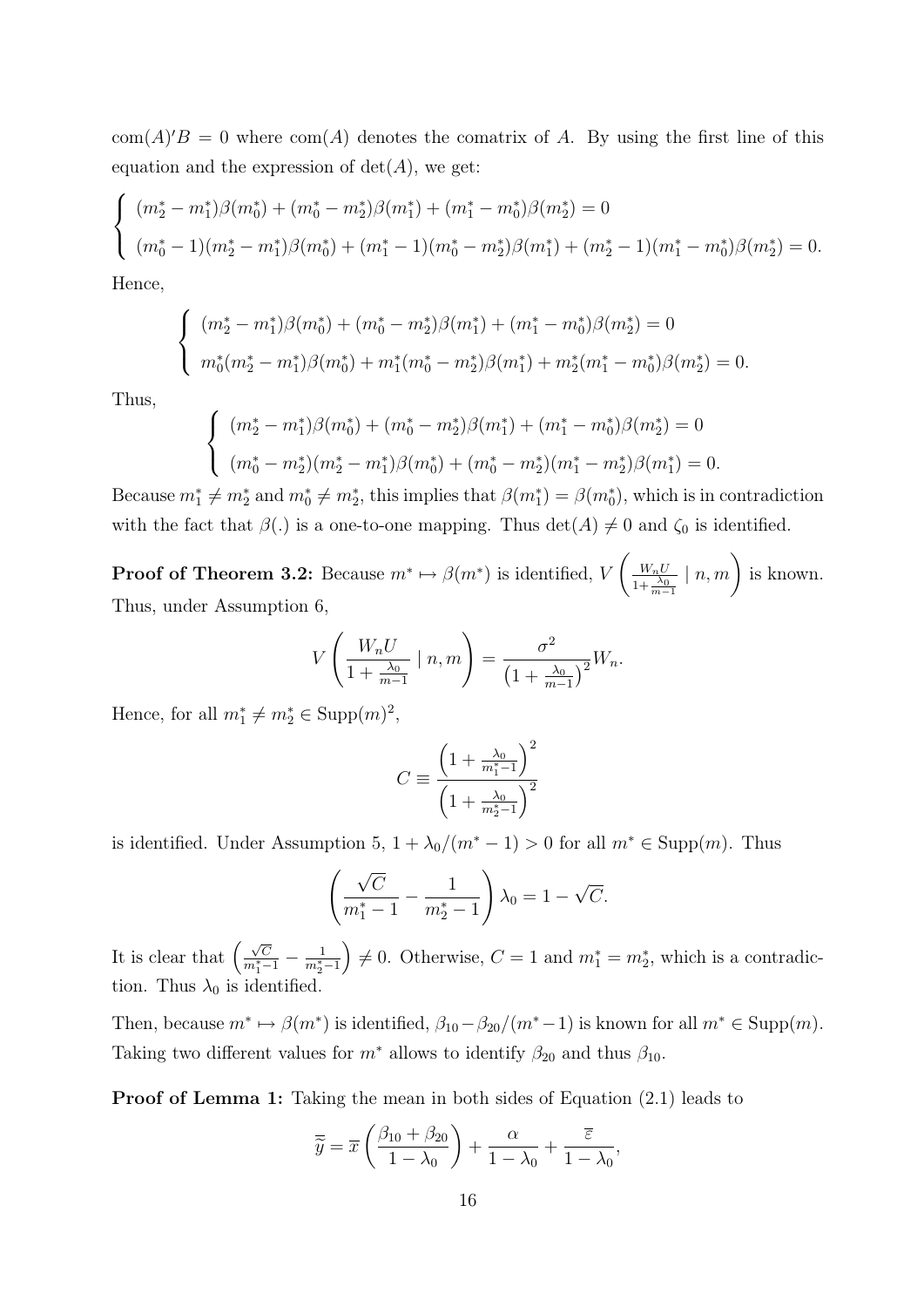since  $1/(1 - \lambda_0)$  exists, according to Assumption 5. Because  $\sum_{j \neq i} \tilde{y}_j = m\tilde{y} - \tilde{y}_i$  and  $\sum_{j\neq i} x_j = m\overline{x} - x_i$ , Equation (2.1) is then equivalent to

$$
\widetilde{y}_i\left(1+\frac{\lambda_0}{m-1}\right) = x_i\left(\beta_{10}-\frac{\beta_{20}}{m-1}\right) + \overline{x}\frac{m}{m-1}\left(\beta_{20}+\frac{\beta_{10}+\beta_{20}}{1-\lambda_0}\lambda_0\right) + \alpha\left(1+\frac{m}{m-1}\frac{\lambda_0}{1-\lambda_0}\right) + \overline{\varepsilon}\frac{m}{m-1}\frac{\lambda_0}{1-\lambda_0} + \varepsilon_i.
$$

Now, under Assumption 5,  $1 + \lambda_0/(m - 1) > 0$ , so that  $\widetilde{y}_i \ge 0$  if and only if  $\widetilde{y}_i(1 + \lambda_0/(m - 1))$ 1))  $\geq$  0. Thus, under Assumption 5,  $y_i = \mathbb{1}\{\tilde{y}_i \geq 0\}$ , where  $\tilde{y}_i$  satisfies Equation (2.1), is observationally equivalent to  $y_i$  satisfying Equation (3.2).

**Proof of Theorem 3.3:** Assumption 7 implies that the conditional distribution of  $\varepsilon_i$  +  $\lambda_0(m)\bar{\varepsilon}$  is identical for every i. Thus Assumption 1 in Manski (1987) is satisfied and, using our Assumptions 8 and 9, we can apply directly Manski's result to identify  $((m-1)\beta_{10}$  –  $(\beta_{20})/|m-1-\beta_{20}^1|$ . The first term of the vector,  $((m-1)\beta_{10}^1-\beta_{20}^1)/|m-1-\beta_{20}^1|$ , is also identified. By Assumption 9,

$$
\widetilde{\beta}(m) \equiv \frac{(m-1)\beta_{10} - \beta_{20}}{m-1 - \beta_{20}^1} = \frac{\frac{(m-1)\beta_{10} - \beta_{20}}{\left|m-1 - \beta_{20}^1\right|}}{\frac{(m-1)\beta_{10}^1 - \beta_{20}^1}{\left|m-1 - \beta_{20}^1\right|}},
$$

so that  $\tilde{\beta}(m)$  is identified as the ratio of two known terms. The rest of the proof for the identification of  $(\beta_{10}, \beta_{20})$  follows the same development than the one used for Theorem 3.1,  $\lambda_0$  being replaced by  $-\beta_{20}^1$ .

However,  $\lambda_0$  cannot be identified. Indeed, let  $\lambda'_0 \neq \lambda_0$ , and define

$$
\varepsilon_i' = \varepsilon_i + \overline{\varepsilon} \frac{m(\lambda_0 - \lambda_0')}{(m - 1 + \lambda_0')(1 - \lambda_0)}.
$$

Finally let

$$
\alpha' = \frac{m\overline{x}(\beta_{10} + \beta_{20})(\lambda_0 - \lambda'_0) + \alpha(m - 1 + \lambda_0)(1 - \lambda'_0)}{(m - 1 + \lambda'_0)(1 - \lambda_0)}.
$$

Then the parameters  $(\lambda'_0, \alpha', \varepsilon'_1, ..., \varepsilon'_m)$  are observationally equivalent to those characterizing the initial model. Indeed, we can check that they lead to Equation (3.2) as well. Moreover, conditioning on  $(m, x_1, ..., x_m, \alpha')$  is equivalent to conditioning on  $(m, x_1, ..., x_m, \alpha)$ , and conditional exchangeability of  $(\varepsilon_1, ..., \varepsilon_m)$  implies conditional exchangeability of  $(\varepsilon'_1, ..., \varepsilon'_m)$ . Furthermore, letting  $\lambda'_0(m) = m \lambda'_0/((m-1)(1-\lambda'_0))$ , we get

$$
F_{\varepsilon_1'+\overline{\varepsilon'}\lambda_0'(m)|m=m^*,x_1=x_1^*,\ldots,x_m=x_m^*,\alpha'=\alpha'^*}=F_{\varepsilon_1+\overline{\varepsilon}\lambda_0(m)|m=m^*,x_1=x_1^*,\ldots,x_m=x_m^*,\alpha=\alpha^*},
$$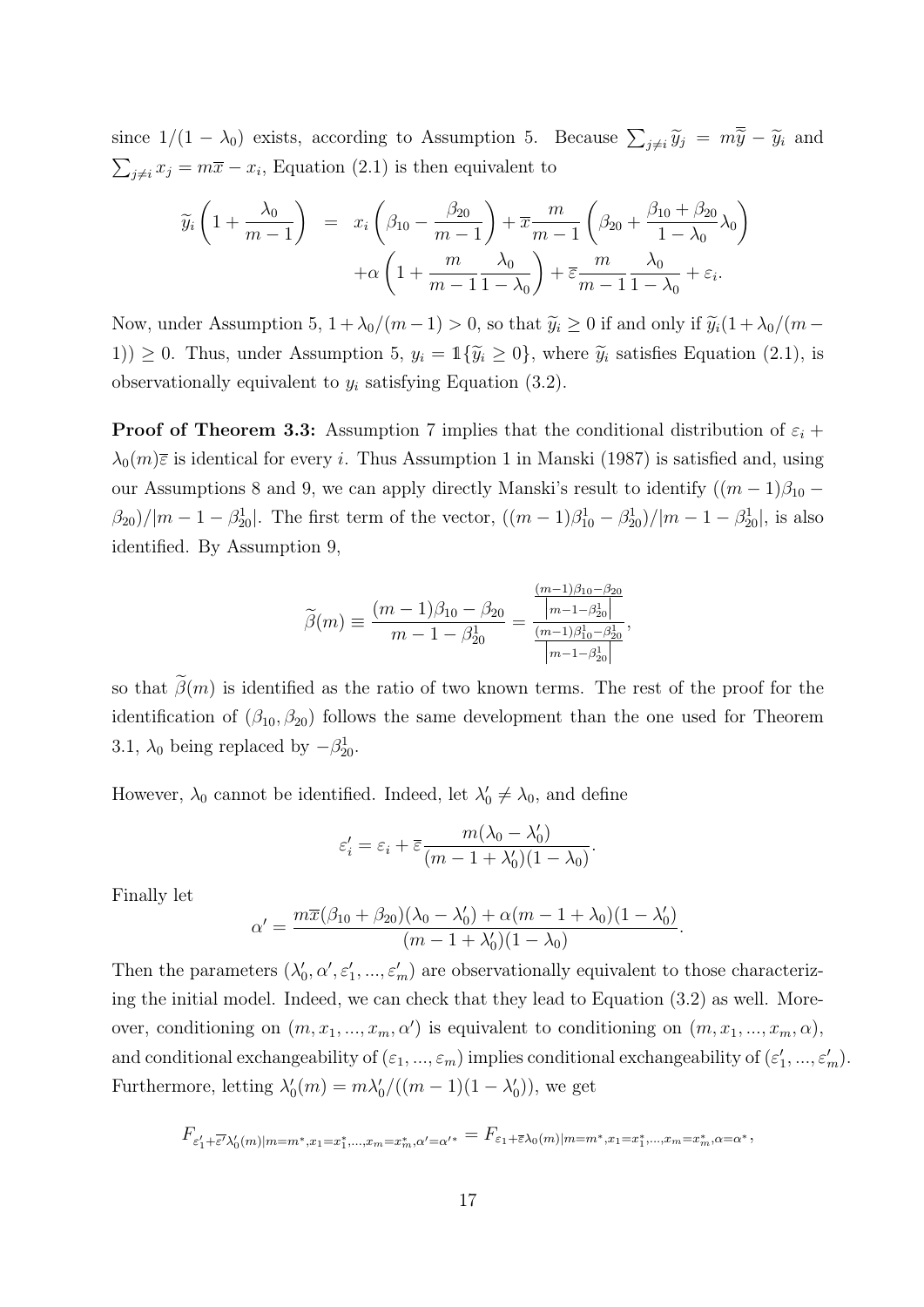where

$$
\alpha^* = \frac{(m - 1 + \lambda'_0)(1 - \lambda_0)\alpha'^* - m\overline{x^*}(\beta_{10} + \beta_{20})(\lambda_0 - \lambda'_0)}{(m - 1 + \lambda_0)(1 - \lambda'_0)}
$$

and  $\overline{x^*} = (1/m) \sum_i x_i^*$ . Thus the second part of Assumption 7 also holds with  $(\lambda'_0, \alpha', \varepsilon'_1, \ldots, \varepsilon'_n)$  $..., \varepsilon'_m$ ). This shows that  $\lambda_0$  is not identified.

**Proof of Theorem 3.4:** Let  $\theta_0 = \lambda_0/(1 - \lambda_0)$  and

$$
\nu_i = \left[ \overline{x} \frac{m}{m-1} \left[ \beta_{20} + \theta_0 (\beta_{10} + \beta_{20}) \right] + \alpha \left( 1 + \frac{m}{m-1} \theta_0 \right) \right] + \overline{\varepsilon} \frac{m}{m-1} \theta_0 + \varepsilon_i.
$$

Note that  $F_{\nu_1,...,\nu_m|x_1,...,x_m,m} = F_{\nu_1,...,\nu_m|\overline{x},m}$ . Indeed

$$
F_{\nu_1,\dots,\nu_m|x_1,\dots,x_m,m}(\nu_1^*,\dots,\nu_m^*|x_1^*,\dots,x_m^*,m^*)
$$
  
= 
$$
\int F_{\nu_1,\dots,\nu_m|x_1,\dots,x_m,m,\alpha}(\nu_1^*,\dots,\nu_m^*|x_1^*,\dots,x_m^*,m^*,\alpha^*)dF_{\alpha|x_1,\dots,x_m,m}(\alpha^*|x_1^*,\dots,x_m^*,m^*)
$$
  
= 
$$
\int F_{\nu_1,\dots,\nu_m|\overline{x},\alpha,m}(\nu_1^*,\dots,\nu_m^*|\overline{x^*},\alpha^*,m^*)dF_{\alpha|\overline{x},m}(\alpha^*|\overline{x^*},m)
$$
  
= 
$$
F_{\nu_1,\dots,\nu_m|\overline{x},m}(\nu_1^*,\dots,\nu_m^*|\overline{x^*},m^*)
$$
,

where the third line is derived from Assumption 11 and the fact that, given  $(x_1, ..., x_m)$ ,  $m, \alpha$ ,  $(\nu_1, ..., \nu_m)$  is a deterministic function of  $(\varepsilon_1, ..., \varepsilon_m)$ . Moreover,

$$
\Pr(y_1 = 0, y_2 = 0 \mid x_1 = x_1^*, x_2 = x_2^*, \overline{x} = x, m = m^*)
$$
\n
$$
= \Pr\left\{\nu_1 \le -x_1^* \left(\beta_{10} - \frac{\beta_{20}}{m-1}\right), \nu_2 \le -x_2^* \left(\beta_{10} - \frac{\beta_{20}}{m-1}\right) \mid x_1 = x_1^*, x_2 = x_2^*, \overline{x} = x,
$$
\n
$$
m = m^*\right\}
$$
\n
$$
= F_{\nu_1, \nu_2 | \overline{x}, m} \left(-x_1^* \left(\beta_{10} - \frac{\beta_{20}}{m^* - 1}\right), -x_2^* \left(\beta_{10} - \frac{\beta_{20}}{m^* - 1}\right) \mid x, m^*\right).
$$

Since Theorem 3.3 implies that  $(\beta_{10}, \beta_{20})$  is identified,  $x_1^* (\beta_{10} - \beta_{20}/(m^* - 1))$  and  $x_2^*(\beta_{10} - \beta_{20}/(m^*-1))$  are known. Moreover,  $\bar{x}$  is observed so that the first term is identified on the whole support of  $(x_1, x_2)$  conditional on  $(\overline{x}, m)$ . Thus, by Assumption 13, making  $(x_1, x_2)$  vary allows us to identify the whole conditional distribution of  $(\nu_1, \nu_2)$ given  $\bar{x}$  and  $m$ .

Now, by Assumption 12,

$$
Cov(\nu_1, \nu_1 - \nu_2 \mid \overline{x}, m) = Cov\left(\overline{\varepsilon} \frac{m}{m-1} \theta_0 + \varepsilon_1, \varepsilon_1 - \varepsilon_2 \mid \overline{x}, m\right) = V(\varepsilon_1 \mid \overline{x}),
$$

so that the right-hand side term is identified. Moreover, a little algebra shows that

$$
(m-1)^2 \text{Cov}(\nu_1, \nu_2 | \overline{x}, m) = m^2 \left[ (1+\theta_0)^2 V(\alpha | \overline{x}) \right] + m \left[ -2(1+\theta_0) V(\alpha | \overline{x}) +\theta_0 (2+\theta_0) V(\varepsilon_1 | \overline{x}) \right] + \left[ V(\alpha | \overline{x}) - 2\theta_0 V(\varepsilon_1 | \overline{x}) \right].
$$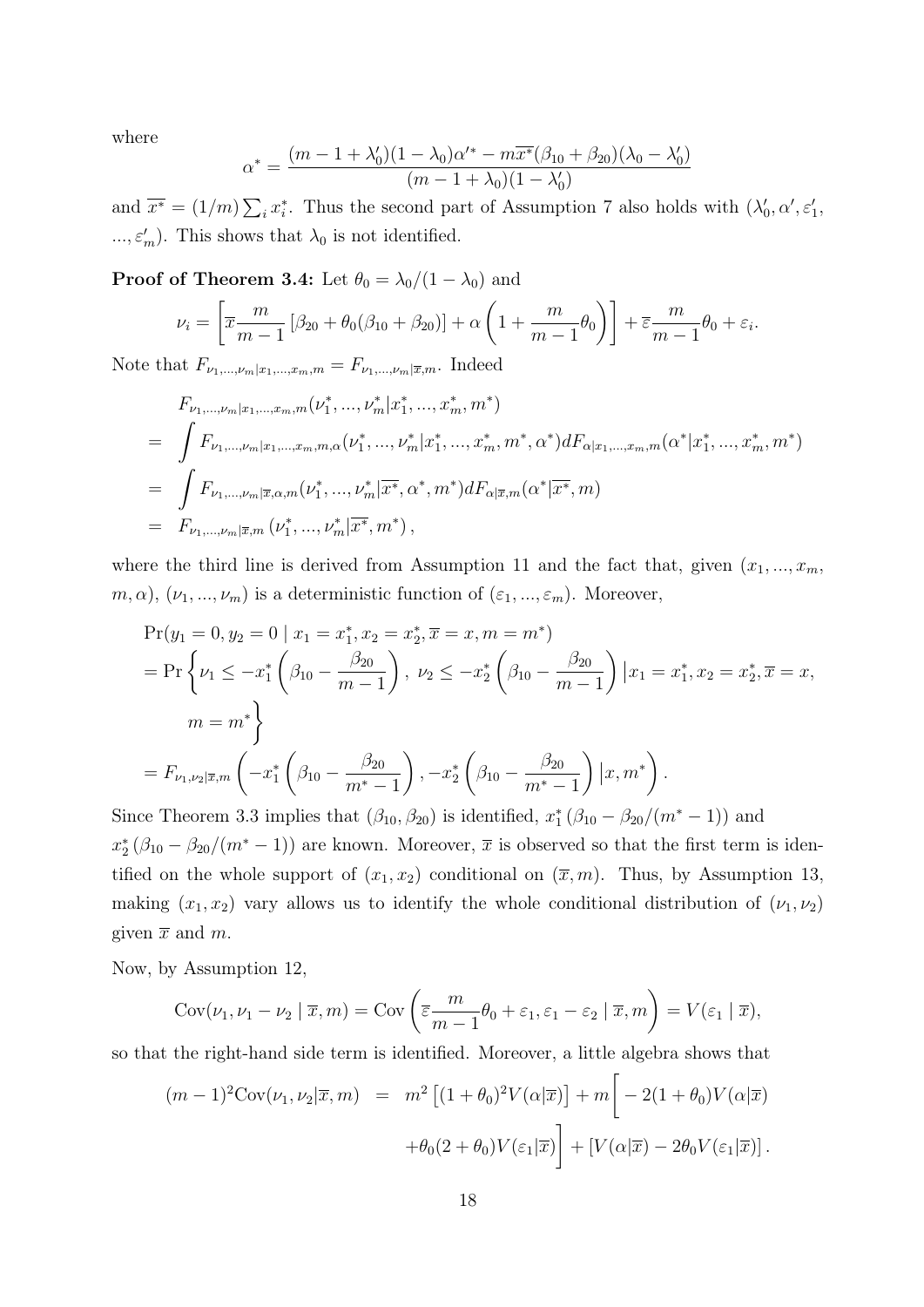Conditional on  $\bar{x}$ , this is a regression of the (known) left term on  $(m^2, m, 1)$ . By Assumption  $2''$ , there exists a set A of positive probability such that m can take three different values with positive probability, given that  $\overline{x} = x^*$  for all  $x^* \in A$ . Thus, the coefficients  $(a, b, c)$ of this regression can be identified. These coefficients depend on  $\bar{x}$  but, for the sake of simplicity, this dependence is let implicit in the following. We show now that the knowledge of these coefficients implies that  $\theta_0$  is identified. The conclusion follows since  $\theta_0$ is in a one-to-one relationship with  $\lambda_0$ .

First, we set  $\phi_0 = 1 + \theta_0$  and  $\rho_0 = V(\alpha|\overline{x})/V(\epsilon_1|\overline{x})$ . We also define  $a' = a/V(\epsilon_1|\overline{x})$ ,  $b' = b/V(\varepsilon_1|\overline{x}) + 1$  and  $c' = c/V(\varepsilon_1|\overline{x}) - 2$ . Then  $a', b'$  and  $c'$  are identified, and

$$
\begin{cases}\n\phi_0^2 \rho_0 = a' \\
-2\phi_0 \rho_0 + \phi_0^2 = b' \\
\rho_0 - 2\phi_0 = c'.\n\end{cases}
$$

Replacing  $\rho_0$  by  $c' + 2\phi_0$  in the first and second equations leads to

$$
\begin{cases}\n\phi_0^3 + \frac{c'}{2}\phi_0^2 - \frac{a'}{2} = 0 \\
\phi_0^2 + \frac{2c'}{3}\phi_0 + \frac{b'}{3} = 0 \\
\rho_0 - 2\phi_0 = c'.\n\end{cases} (A.1)
$$

This system admits at most two solutions in terms of  $(\rho, \phi)$ . Suppose that there exist two different solutions, and let  $(\rho_1, \phi_1)$  denote the second one. Then we can write the polynomial of the first equation as a product in which one factor is the polynomial of the second equation. Hence, there exists x such that, for all  $\phi \in \mathbb{R}$ ,

$$
\phi^3 + \frac{c'}{2}\phi^2 - \frac{a'}{2} = \left(\phi^2 + \frac{2c'}{3}\phi^2 + \frac{b'}{3}\right)(\phi + x).
$$

Thus,  $x = -c'/6$  and  $2c'x = -b'$ , which implies that  $c'^2 = 3b'$ . Replacing b' and c' by their values in terms of  $\phi_i$  and  $\rho_i$   $(i \in \{0,1\})$ , we obtain, for  $i \in \{0,1\}$ ,

$$
3(-2\phi_i \rho_i + \phi_i^2) - (\rho_i - 2\phi_i)^2 = 0.
$$

This equation is equivalent to  $\phi_i + \rho_i = 0$ . Replacing  $\rho_i$  by  $-\phi_i$  in c' yields  $\phi_0 = \phi_1 = -c'/3$ and thus also  $\rho_0 = \rho_1$ . This contradicts our assumption that  $(\rho_0, \phi_0) \neq (\rho_1, \phi_1)$ . Thus  $\phi_0$ is identified by System (A.1), and the conclusion follows.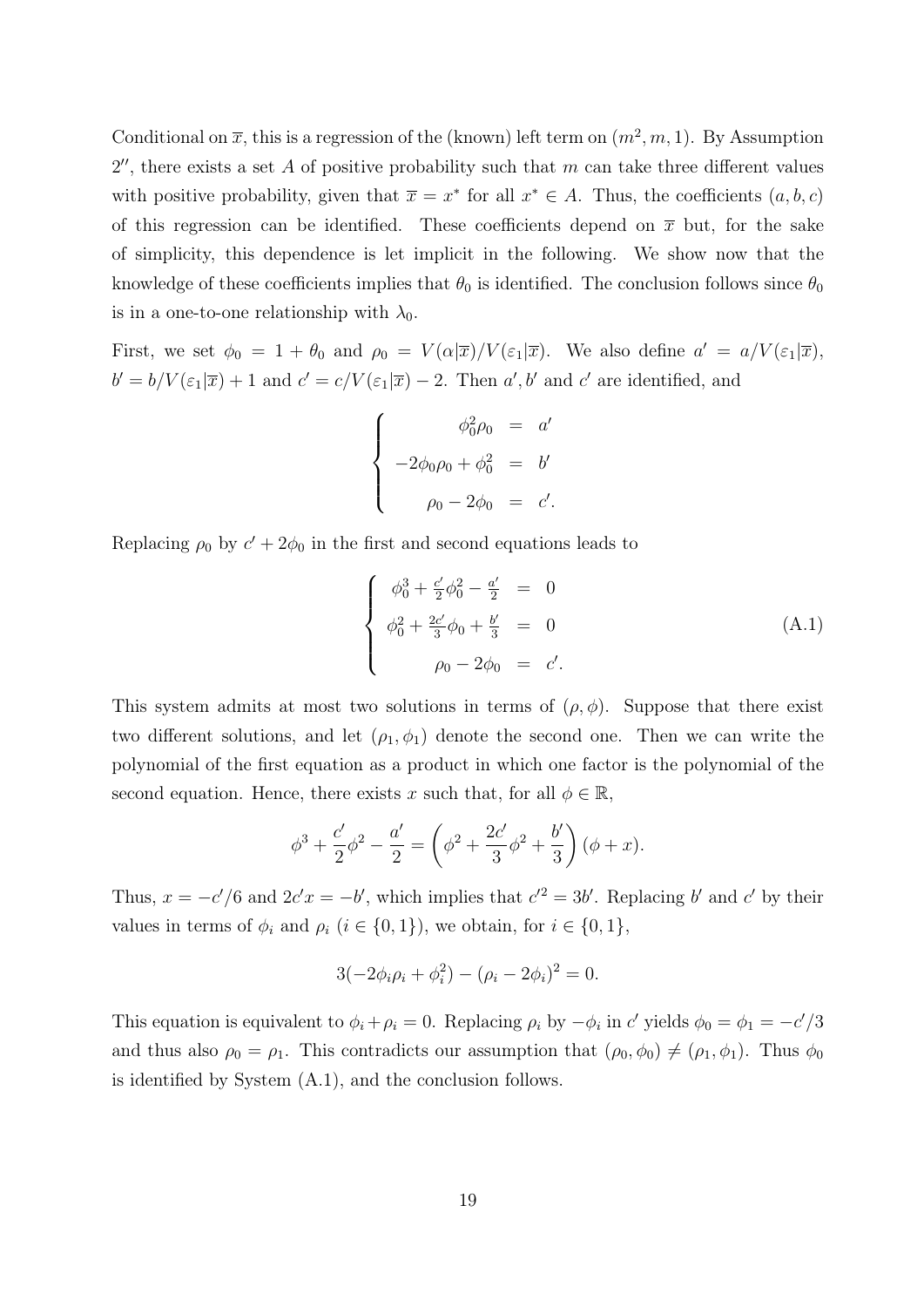# References

- Ammermueller, A. & Pischke, J. S. (2006), Peer effects in european primary schools: Evidence from pirls. IZA Discussion Paper No. 2077.
- Bayer, P. & Timmins, C. (2007), 'Estimating equilibrium models of sorting across location', Economic Journal 117, 353–374.
- Beron, K. J. & Vijverberg, W. P. M. (2004), Probit in a spatial context: A monte carlo analysis, in L. Anselin, R. J. G. M. Florax & S. J. Rey, eds, 'Advances in Spatial Econometrics: Methodology, Tools and Applications', Berlin: Springer-Verlag, pp. 169– 196.
- Bramoullé, Y., Djebbari, H. & Fortin, B. (2009), 'Identification of peer effects through social networks', *Journal of econometrics* **50**, 41–55.
- Brock, W. A. & Durlauf, S. M. (2001), 'Discrete choice with social interactions', Review of Economic Studies 68, 235–260.
- Brock, W. A. & Durlauf, S. M. (2007), 'Identification of binary choice models with social interactions', Journal of Econometrics 140, 52–75.
- Calvó-Armengol, J., Pattacchini, E. & Zenou, Y. (2008), 'Peer effects and social networks in education', Forthcoming in Review of Economic Studies .
- Case, A. (1992), 'Neighborhood influence and technological change', Regional Science and Urban Economics 22, 491–508.
- Cooley, J. (2007), Desegregation and the achievement gap: Do diverse peers help? Working Paper, Duke University.
- Duflo0, E. & Saez, E. (2003), 'The role of information and social interactions in retirement plan decisions: Evidence from a randomized experiment', Quarterly Journal of Economics 118, 815–842.
- Geweke, J. (1989), 'Bayesian inference in econometric models using monte carlo integration', Econometrica 57, 1317–1339.
- Graham, B. S. (2008), 'Identifying social interactions through excess variance contrasts', Econometrica 76, 643–660.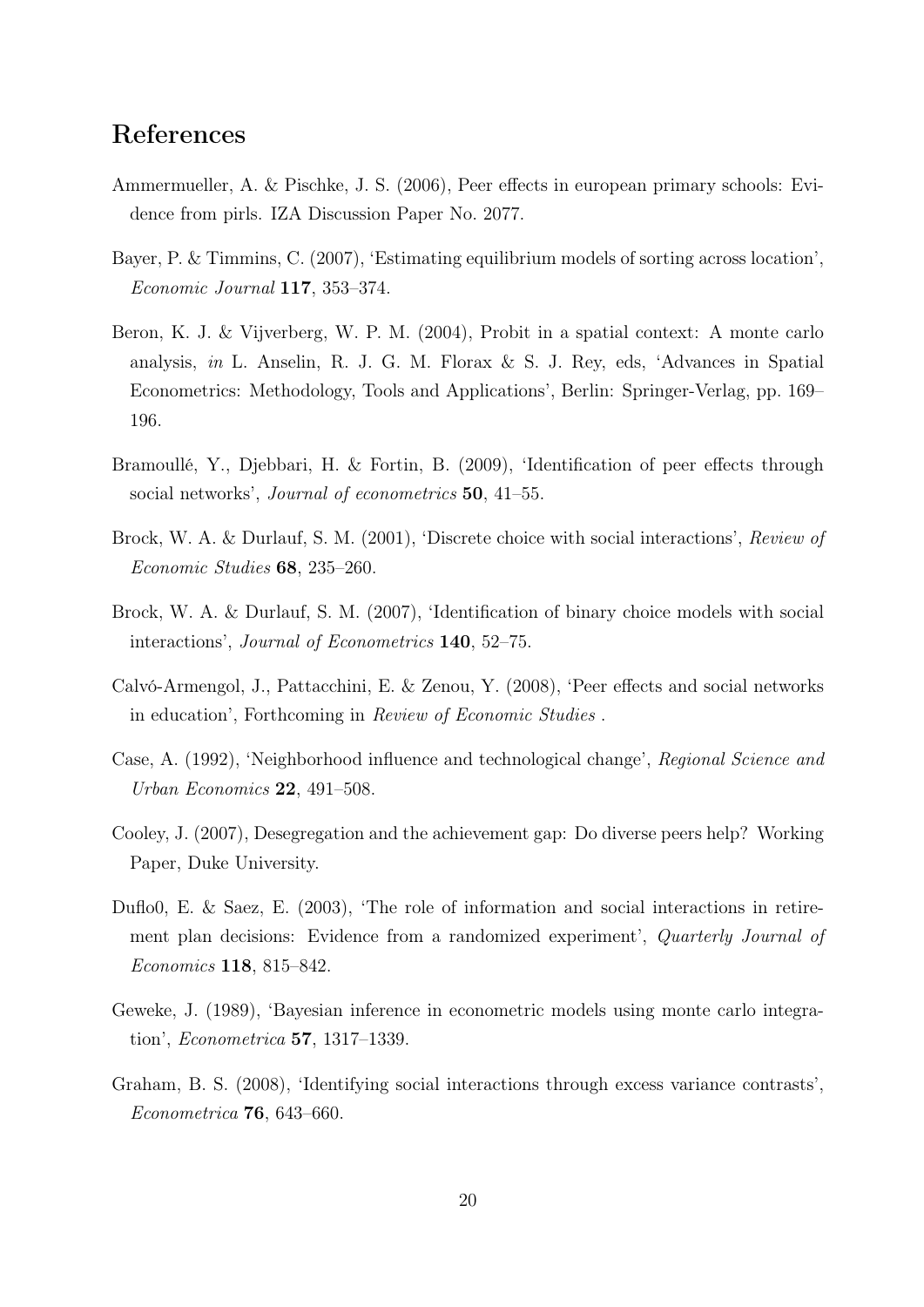- Graham, B. S. & Hahn, J. (2005), 'Identification and estimation of the linear-in-means model of social interactions', Economics Letters 88, 1–6.
- Hajivassiliou, V. A., McFadden, D. & Ruud, P. (1996), 'Simulation of multivariate normal rectangle probabilities and their derivatives: theoretical and computational results', Journal of Econometrics 72, 85–134.
- Hoxby, C. (2000), Peer effects in the classroom: Learning from gender and race variation. NBER Working Paper No 7867.
- Keane, M. (1994), 'A computationally practical simulation estimator for panel data', Econometrica 62, 95–116.
- Klier, T. & McMillen, D. P. (2008), 'Clustering of auto supplier plants in the united states: Generalized method of moments spatial logit for large samples', Journal of Business and Economic Statistics 26, 460–471.
- Krauth, B. V. (2006), 'Simulation-based estimation of peer effects', Journal of Econometrics 133, 243–271.
- Lazear, E. (2001), 'Educational production', *Quarterly Journal of Economics* 116, 777– 803.
- Lee, L. F. (2007), 'Identification and estimation of econometric models with group interactions, contextual factors and fixed effects', Journal of Econometrics 140, 333–374.
- Lewbel, A. (1997), 'Constructing instruments for regressions with measurement error when no additional data are available, with an application to patents and r & d', *Econometrica* 65, 1201–1213.
- Manski, C. F. (1987), 'Semiparametric analysis of random effects linear models from binary panel data', Econometrica 55, 357–362.
- Manski, C. F. (1993), 'Identification of endogenous social effects the reflection problem', Review of Economic Studies 60, 531–542.
- Manski, C. F. (2000), 'Economic analysis of social interactions', Journal of Economic Perspectives 14, 115–136.
- McMillen, D. P. (1992), 'Probit with spatial autocorrelation', *Journal of Regional Science* 32, 335–348.